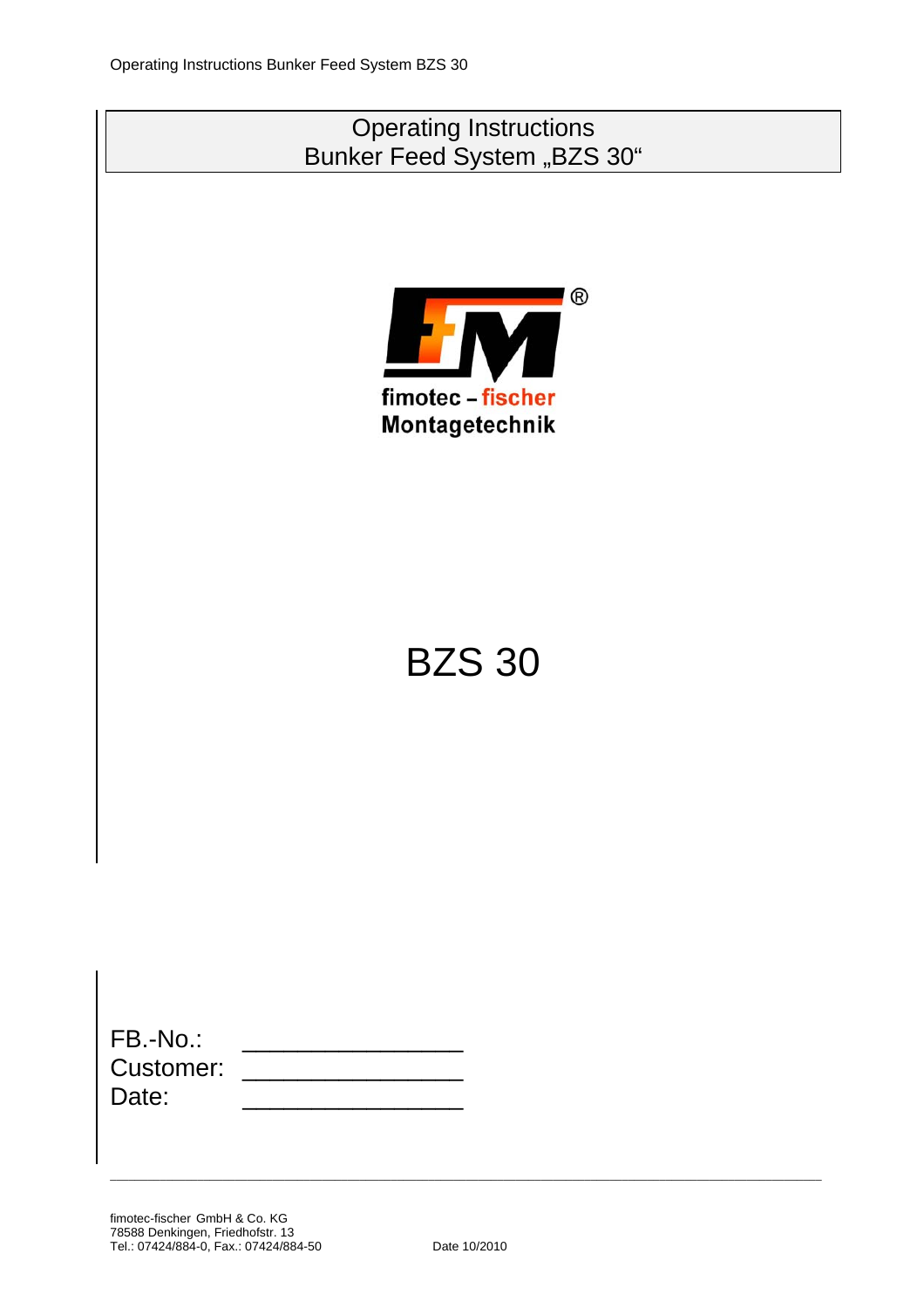Operating Instructions Bunker Feed System BZS 30

 $\overline{\phantom{a}}$ 

\_\_\_\_\_\_\_\_\_\_\_\_\_\_\_\_\_\_\_\_\_\_\_\_\_\_\_\_\_\_\_\_\_\_\_\_\_\_\_\_\_\_\_\_\_\_\_\_\_\_\_\_\_\_\_\_\_\_\_\_\_\_\_\_\_\_\_\_\_\_\_\_\_\_\_\_\_\_\_\_\_\_\_\_\_\_\_\_\_\_\_\_\_\_\_\_\_\_\_\_\_\_\_\_\_\_\_\_\_\_\_\_\_\_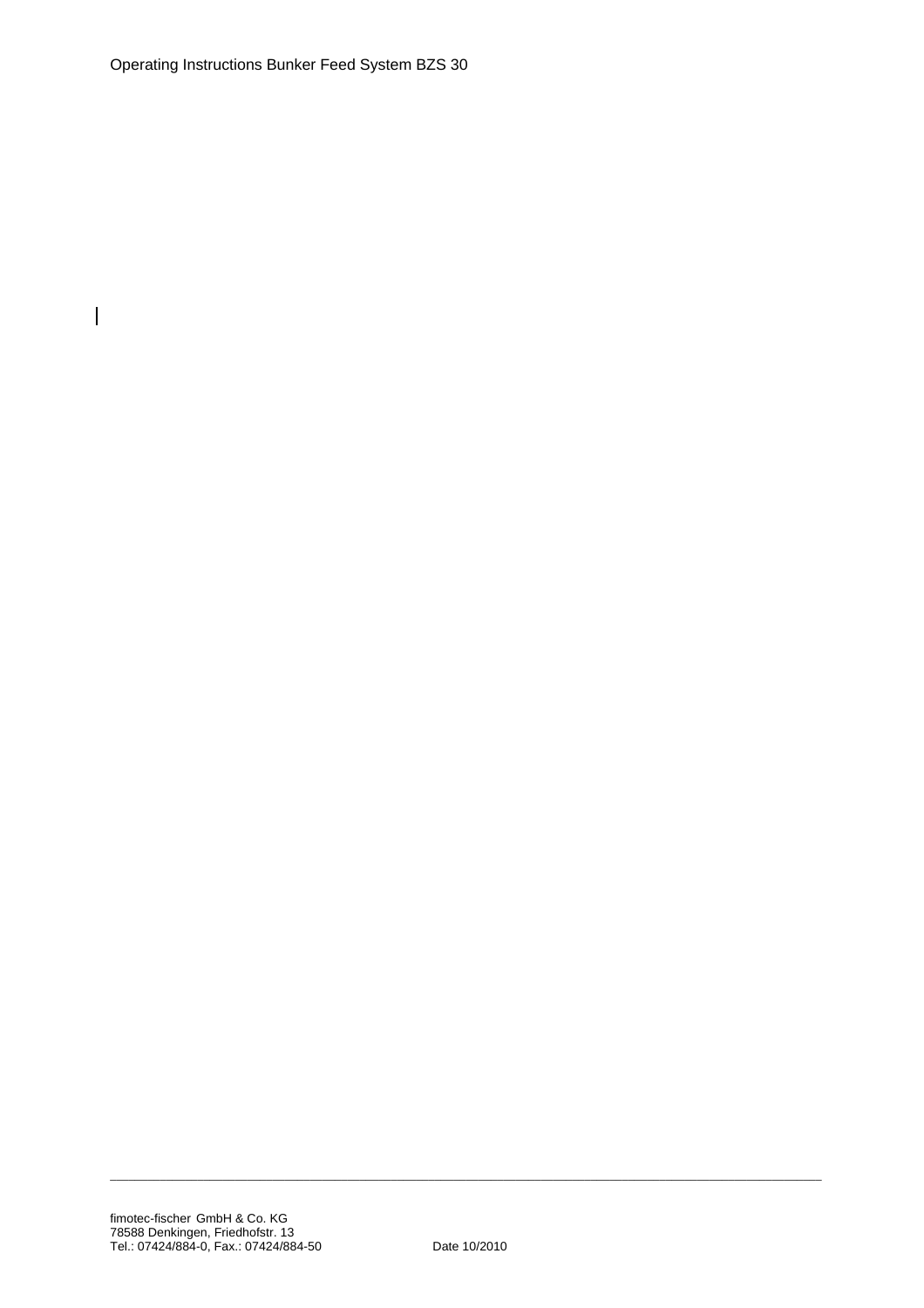#### **Contents**

|                                                | Page           |
|------------------------------------------------|----------------|
| 1. Safety Instructions                         |                |
| 1.1 General                                    | $\mathbf{1}$   |
| 1.2 Danger from the machine                    | $\overline{c}$ |
| 1.3 Noise emission                             | $\overline{2}$ |
| 1.4 Authorized applications                    | $\overline{c}$ |
| 1.5 Special notice                             | $\overline{2}$ |
|                                                |                |
| 2. Transport                                   |                |
| 2.1 Transport                                  | 3              |
| 2.2 Storage                                    | 3              |
|                                                |                |
| 3. Assembling and Starting up                  |                |
| 3.1 Assembling the BZS                         |                |
| 3.2 Starting up                                | 4<br>5         |
|                                                |                |
|                                                |                |
| 4. Technical Data Bunker Feed System           |                |
| 4.1 Motor                                      | 6              |
| 4.2 Dimensions, weights                        | 6              |
|                                                |                |
| 5. Technical Data Bunker Control               |                |
| 5.1 Power requirement                          | $\overline{7}$ |
| 5.2 Bunker belt drive                          | $\overline{7}$ |
| 5.3 Bunker belt input/output                   | $\overline{7}$ |
| 5.4 Bunker belt time parameters                | $\overline{7}$ |
| 5.5 Bunker level control input/output          | $\overline{7}$ |
| 5.6 Bunker level control time parameters       | 7              |
|                                                |                |
|                                                |                |
| 6. Description of Machine                      |                |
| 6.1 Construction                               | 8              |
| 6.2 Side view                                  | 8              |
| 6.3 Operating method                           | 8              |
|                                                |                |
| 7. Description of Control                      |                |
| 7.1 Layout and function                        | 9              |
| 7.1.1 Layout and function bunker belt control  | 10             |
|                                                | 11             |
| 7.1.2 Layout and function bunker level control | 12             |
| 7.2 Wiring diagram                             |                |
|                                                |                |
| 8. Maintenance                                 |                |
| 8.1 Material container                         | 13             |
| 8.2 Conveyor belt                              | 13             |
| 8.3 Conveyor belt motor                        | 13             |
| 8.4 Lower part, upper part                     | 13             |
| 8.5 Setting up equipment                       | 13             |
|                                                |                |
| 9. Access to Vibratory Rotary Conveyor         |                |
| 9.1 Access from above, setting up equipment    | 14             |
| 9.2 Access from the side                       | 14             |
|                                                |                |
|                                                |                |
| 10. Replacing a Band                           | $15 - 16$      |
|                                                |                |
| 11. Malfunctioning                             | $17 - 18$      |
|                                                |                |
| 12. Accessories                                |                |
| 12.1 Mechanical accessories                    |                |
|                                                | 19             |
| 12.2 Electronic accessories                    | 19             |
|                                                |                |
| 13. Spare Parts                                | 20             |
|                                                |                |
| Declaration of incorporation                   |                |
|                                                | 22             |
|                                                |                |

\_\_\_\_\_\_\_\_\_\_\_\_\_\_\_\_\_\_\_\_\_\_\_\_\_\_\_\_\_\_\_\_\_\_\_\_\_\_\_\_\_\_\_\_\_\_\_\_\_\_\_\_\_\_\_\_\_\_\_\_\_\_\_\_\_\_\_\_\_\_\_\_\_\_\_\_\_\_\_\_\_\_\_\_\_\_\_\_\_\_\_\_\_\_\_\_\_\_\_\_\_\_\_\_\_\_\_\_\_\_\_\_\_\_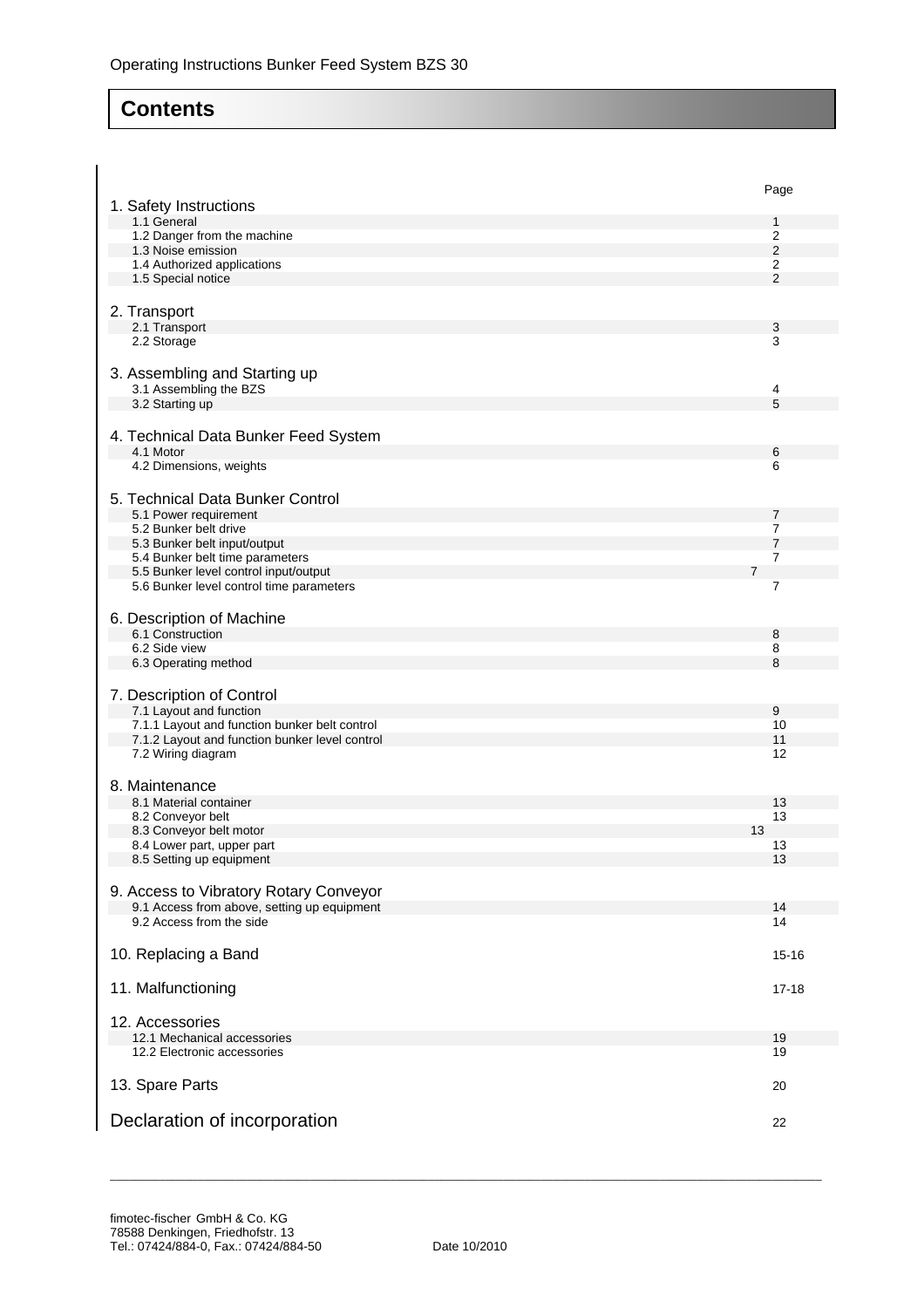### **1. Safety Instructions**

#### **1.1 General**

This section contains information necessary for the correct use of the products described. It is directed at technically qualified personnel.

Qualified personnel are persons who on account of their education, experience and training as well as their knowledge of appropriate norms, regulations, rules concerning accident prevention and conditions prevailing at the place of work who have been authorized by those responsible for the safety of the equipment to carry out the particular operation required and thereby are able to recognize and avoid possible dangers (definition from IEC 364 of skilled personnel).

#### **Danger Warnings**

The following notes relate not only to the operator´s personal safety but also to the protection of the products described and the equipment involved.



#### *Attention!*

Failure to observe can lead to personal injury or cause damage to the machine.



#### *Warning!*

High voltage. Ignoring this warning can result in death or severe bodily injury.

Before assembling or dismantling disconnect the power supply.

Observe accident prevention and safety regulations relating to specific operations. Before bringing into operation check that the local power supply matches the machine´s rated voltage. The EMERGENCY OFF mechanism must be active in all operating modes. Releasing the EMERGENCY OFF mechanism must not cause an uncontrolled re-start.

The guard equipment that is fitted must not be removed.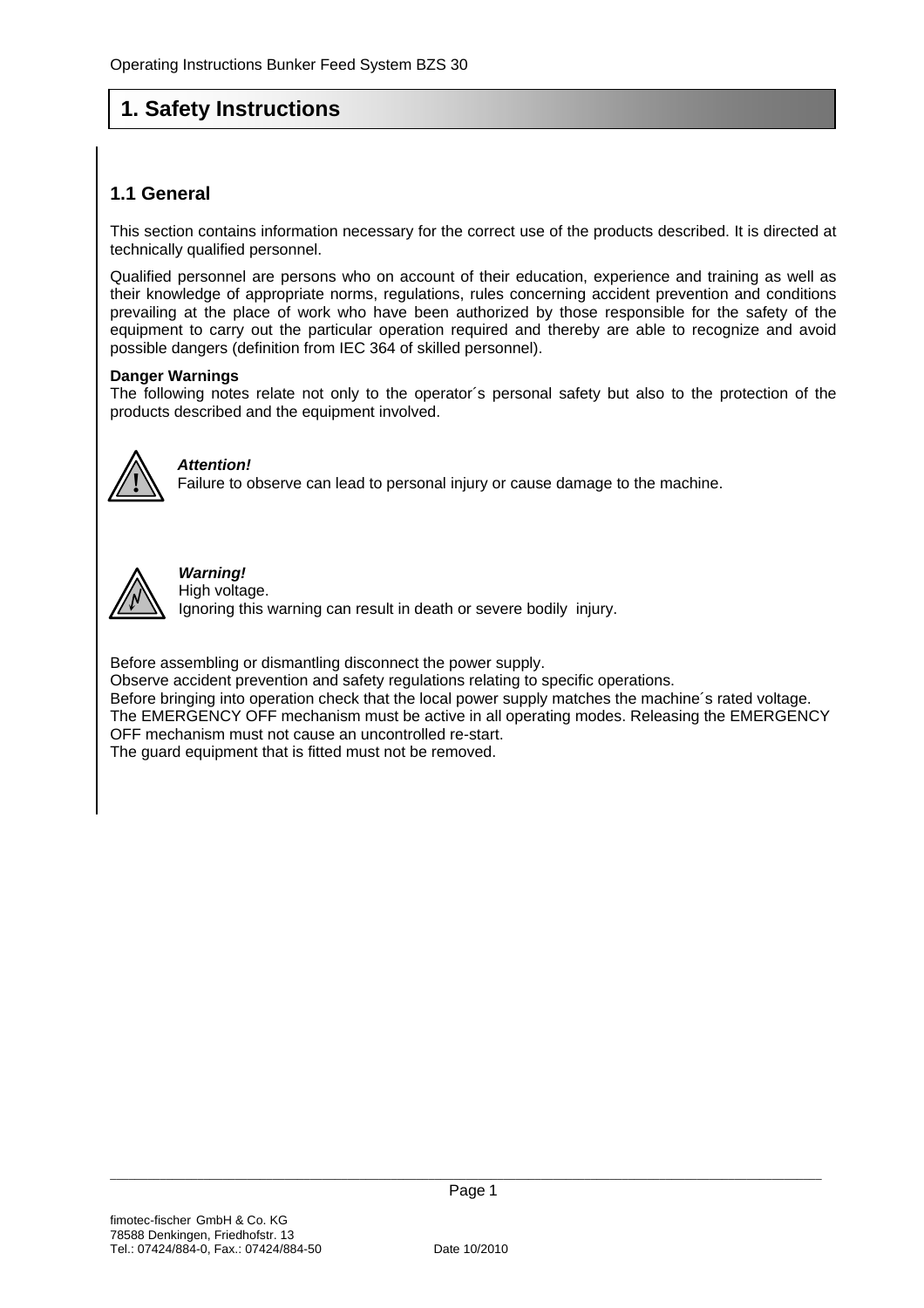### **1. Safety Instructions**

#### **1.2 Danger from the machine**

Mechanics:

- Because the conveyor belt rotates, parts of the body or parts of clothing can be drawn in.
- Because the upper part of the machine swivels, there is a danger of being injured by being crushed and cut.

Electronics:

If the electrical equipment is in good working order, no danger may be expected.

#### **1.3 Noise emission**

The bunker feed system noise level is mainly determined by the vibration feed equipment used and the workpieces being processed. For this reason, valid details of the noise level according to the EU Guideline 'Machines' cannot be given. These can only be ascertained when the machine is in use at its place of operation.

Because of the BZS´s integral noise protection cover, noise from the conveyor belt and the vibration feed unit is greatly reduced.

If however, the noise level exceeds the permitted level, suitable noise prevention measures must be taken.

#### **1.4 Authorized applications**

The bunker feed system must not be used in explosive areas! The BZS is designed to bunker dry bulk material and to pass it automatically to a vibration feed unit located underneath, as and when required.



#### *Attention!*

Improper use can lead to damage to the unit.

#### **1.5 Special notice**

The bunker feed system is adjusted for a maximum loading of 50 kg. This weight limit is also valid when the BZS is fitted with an auxiliary bunker (available as an accessory). On no account should the BZS be allowed to run overloaded.



#### *Attention!*

If the figures for maximum loading are exceeded, damage could be caused to the unit.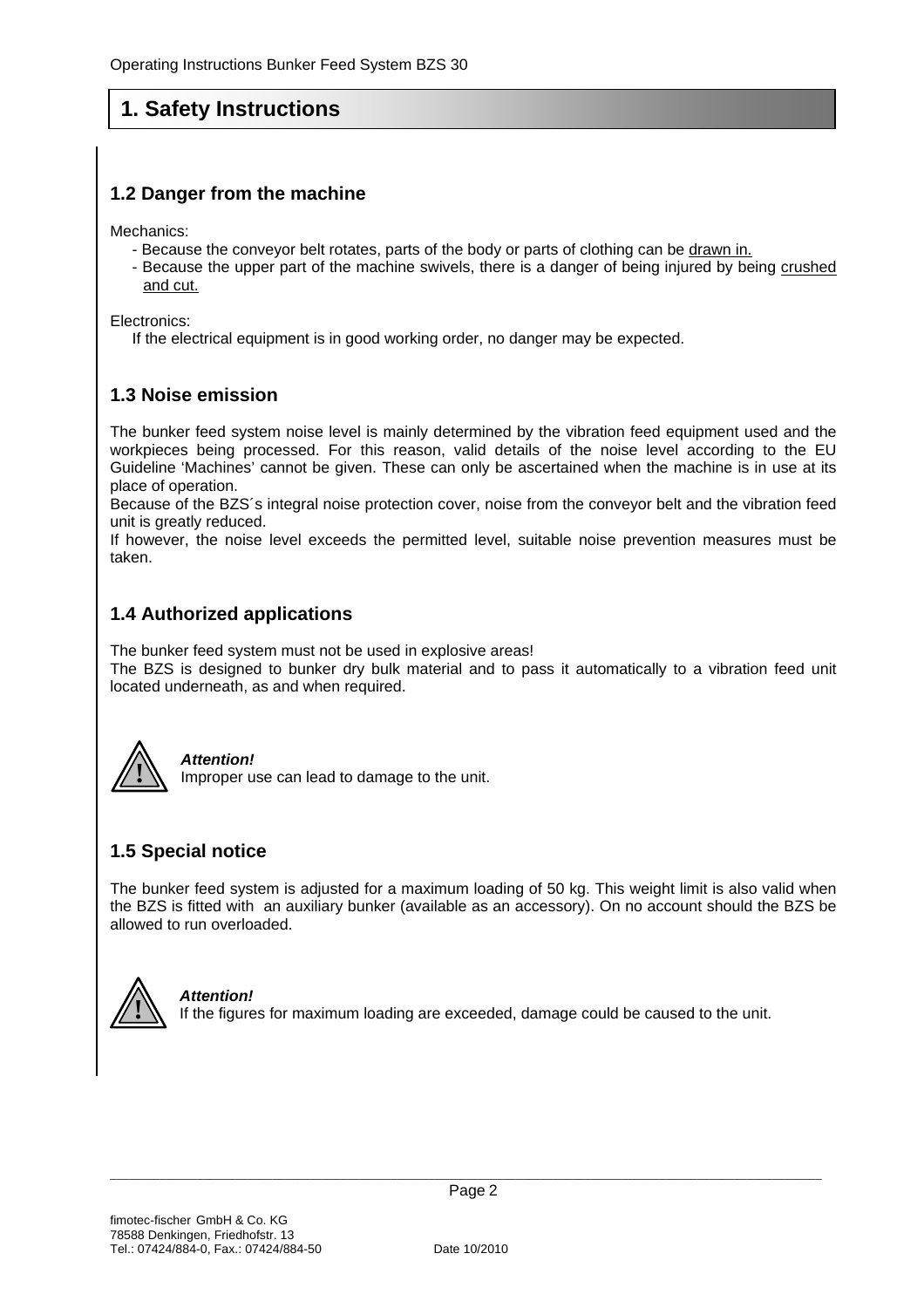### **2. Transport and Storage**

#### **2.1 Transport**

The bunker feed system BZS 30 is delivered as a fully-functioning unit on a wooden frame. The unit can be moved around the factory premises with a trolley or similar means of transport. Because of its light weight, the BZS 30 can be lifted by hand.

#### **2.2 Storage**

If the bunker feed system is stored for a prolonged period, it must be kept dry and protected against aggressive influences. The relative humidity should be between 15% and 95% and the storage temperature between 0°C and 40°C. Violent temperature fluctuations and direct sunlight should be avoided.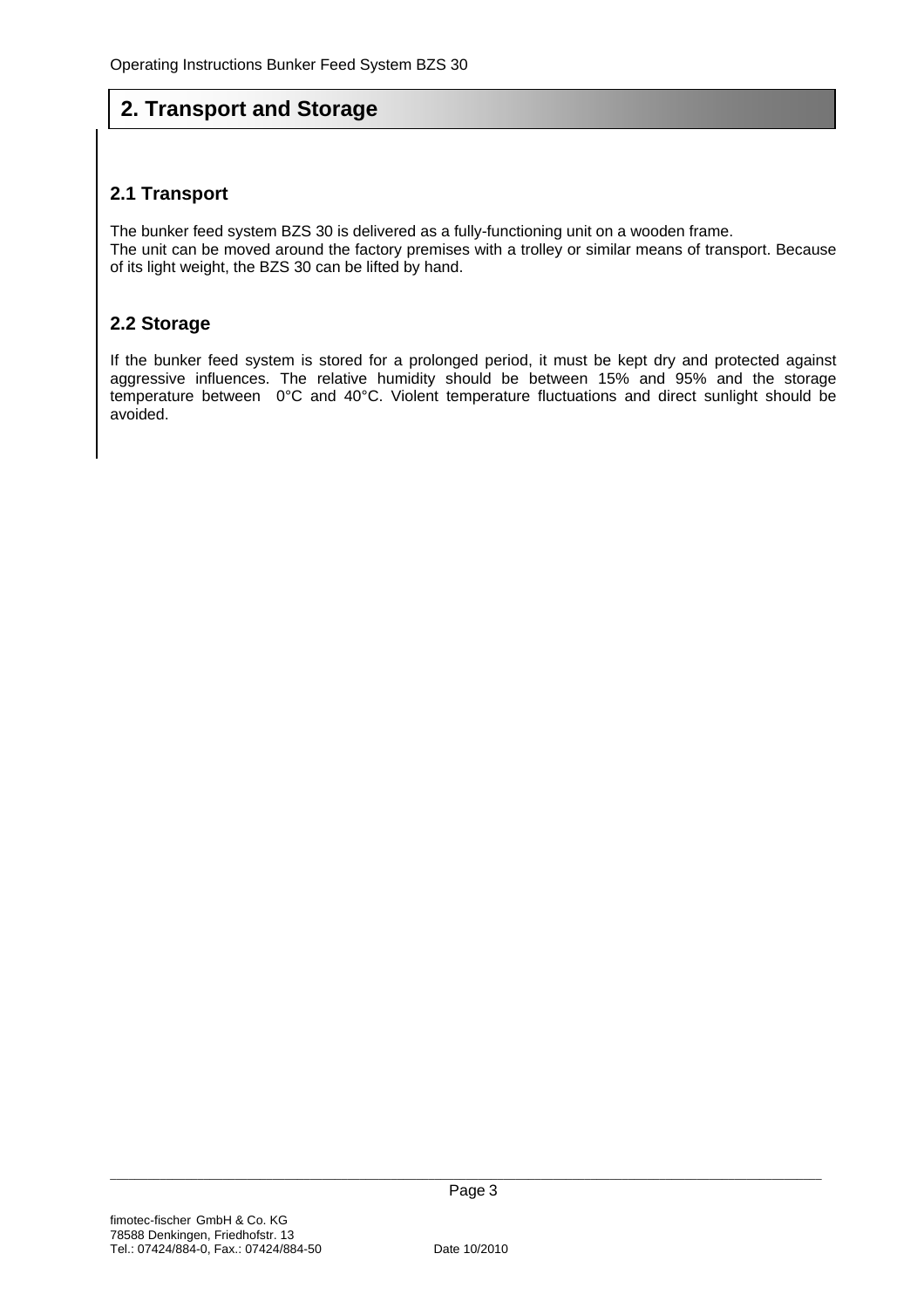#### **3. Assembling an Starting up**

The bunker feed system must be mounted on a stabile and vibration resistant foundation (for example, standing column, frame). The permissible ambient temperature (0°C to 40°C) and relative humidity (15% to 95%) must be observed. Strong magnetic fields in the proximity of the machine can lead to malfunctioning.

#### **3.1 Assembling the BZS**

Proceed as follows:

- 1. Stand your BZS on its intended base.
- 2. Remove the transportation securing devices.
- 3. Remove the upper clear foil covering.
- 4. Fold the upper part of the BZS completely back towards the rear. When doing this a second person should hold the lower part of the BZS firmly, as it would otherwise snap upwards, which could lead to injury.
- 5. Stand your ready-assembled vibratory rotary conveyor in the BZS lower part, adjust it and then secure it in accordance with its operating instructions.
- 6. Arrange the BZS so that the lower part does not rest against the vibratory rotary conveyor and that the control located in the rear of the BZS upper part is easily accessible. Take care that there is sufficient room behind the BZS for the unfolded upper part. If the room is insufficient, it is possible to remove the upper part completely (see chapter 9.1).
- 7. On the lower part of the BZS, mark the place which is to be left open for the run-out from the vibratory rotary conveyor or for a subsequent unit (small conveyor band or linear conveyor).
- 8. Cut out the BZS lower part at the marked position. For this use a compass saw or similar tool. To avoid scratching the paintwork, mask it off with suitable foil. If at all possible, do not cut through the fold on the upper side of the lower part.
- 9. Adjust the BZS so that the cut-out is at the correct position.
- 10. There are three holes on the lower part of the BZS. Mark their positions on the base, lift the BZS up and place three threads M6 on the marked positions.
- 11. Replace the BZS on the base and screw it to the base. To avoid damaging the lower part, be sure to use washers.
- 12. Set the level detector which is located at the front of the conveyor belt (pendulum initiator) to the vibratory rotary conveyor's direction of movement:
	- left-hand rotation: level detector must swing forwards
	- right-hand rotation: level detector must swing towards the rear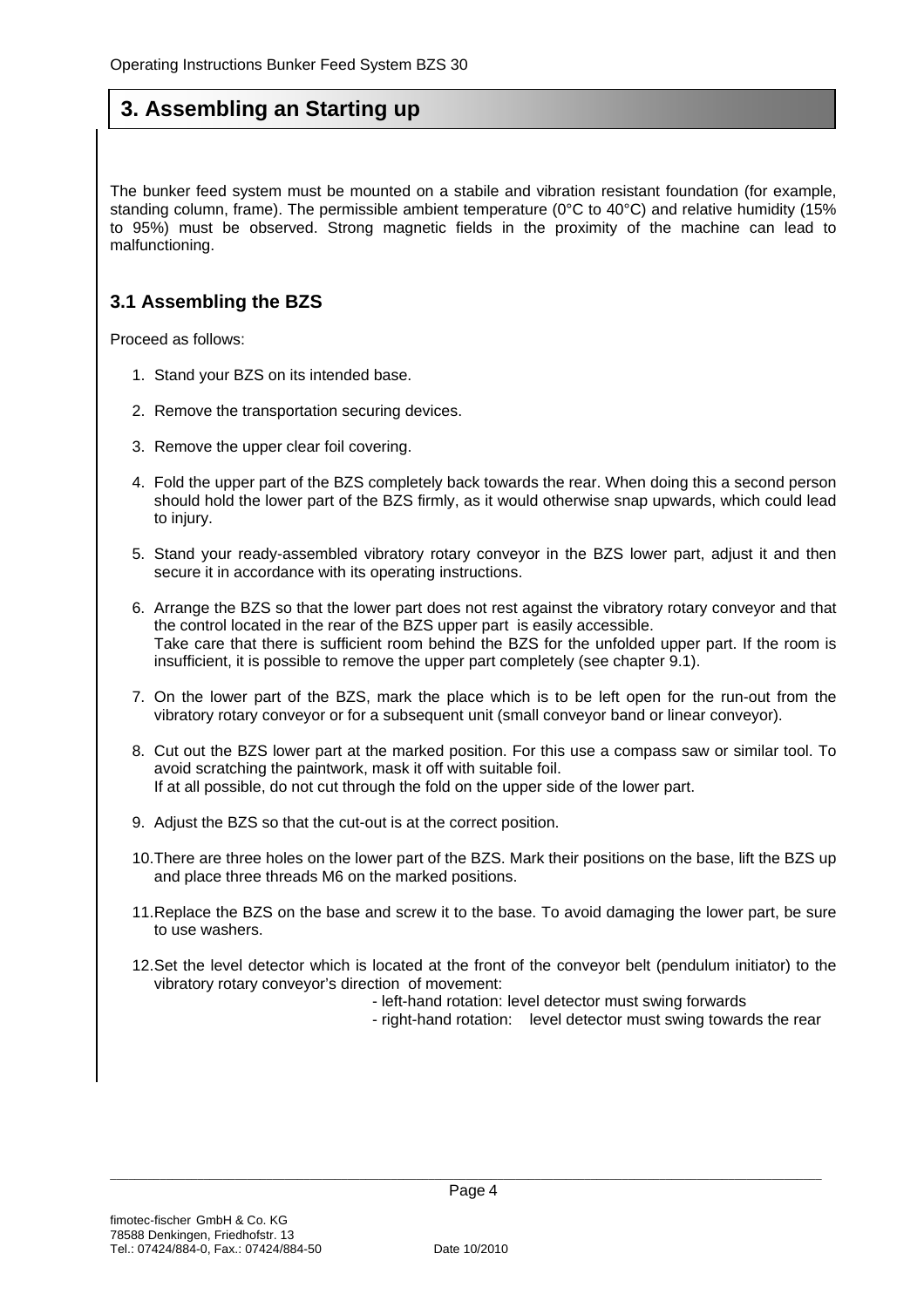### **3. Assembling an Starting up**

#### **3.2 Starting up**

After the bunker feed system has been set up at the place where it is to be operated, it can be supplied with electrical power.

Proceed as follows:

- 1. Check the bunker feed system connecting values against the supply voltage available.
- 2. Connect it to the mains supply with a lead and earthed plug.

Connecting values for BZS bunker feed system:

| voltage:     | 230 V |
|--------------|-------|
| frequency:   | 50 Hz |
| consumption: | 0.25A |

- 3. The vibratory rotary conveyor is connected to the power supply via a suitable control unit. When doing this follow the unit's operating instructions.
- 4. Fill the container with bulk material to be conveyed.
- 5. Switch the bunker feed system control to ON and start up the vibratory rotary conveyor.
- 6. Adjust the amount of the material which is to be conveyed by moving the dosing slide on the front of the container. To do this the knurled screw located there must be loosened. If the material carried falls beside the rotary conveyor or on to its spirals, attach a part deflector (see also chapter 12, Accessories).
- 7. Set the desired quantity of material to be conveyed in the vibratory feed unit by raising or lowering the level detector. To do this, loosen the aluminium holding plate cheese head screw and swivel it as necessary.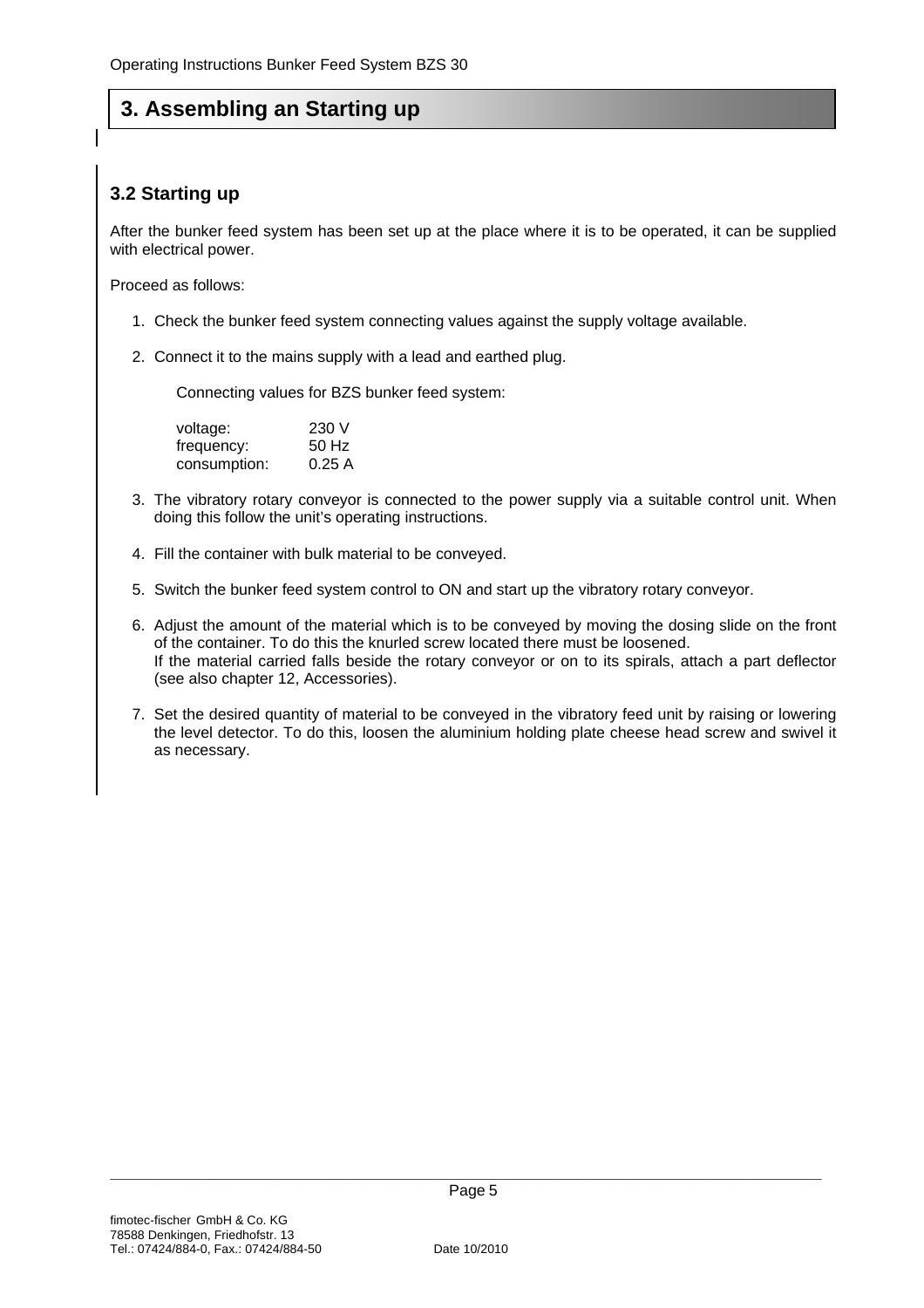## **4. Technical Data Bunker Feed System**

#### **4.1 Motor**

| Model             |       | 8IDGE-25G (M) / 8GBD180BMH (G) |
|-------------------|-------|--------------------------------|
| Voltage           | ΓV    | 230                            |
| Frequency         | [Hz]  | 50                             |
| Output            | [W]   | 25                             |
| Speed             | [rpm] | 1300                           |
| Protective system |       | IP 54                          |
| Gear transmission |       | 180:1                          |

### **4.2 Dimensions, weights**

| Length                                      | [mm]      | 500 |
|---------------------------------------------|-----------|-----|
| Width                                       | [mm]      | 400 |
| Height                                      | [mm]      | 600 |
| Weight of unit ca.                          | [kg]      | 20  |
| Full weight max.                            | [kg]      | 50  |
| Full capacity max.                          | $[$ Itr.] | 12  |
| Max, diameter for vibration feed unit       | [mm]      | 320 |
| (incl. vibration bowl and sorting elements) |           |     |
| Max. height for vibration feed unit         | [mm]      | 280 |
| (incl. vibration bowl and sorting elements) |           |     |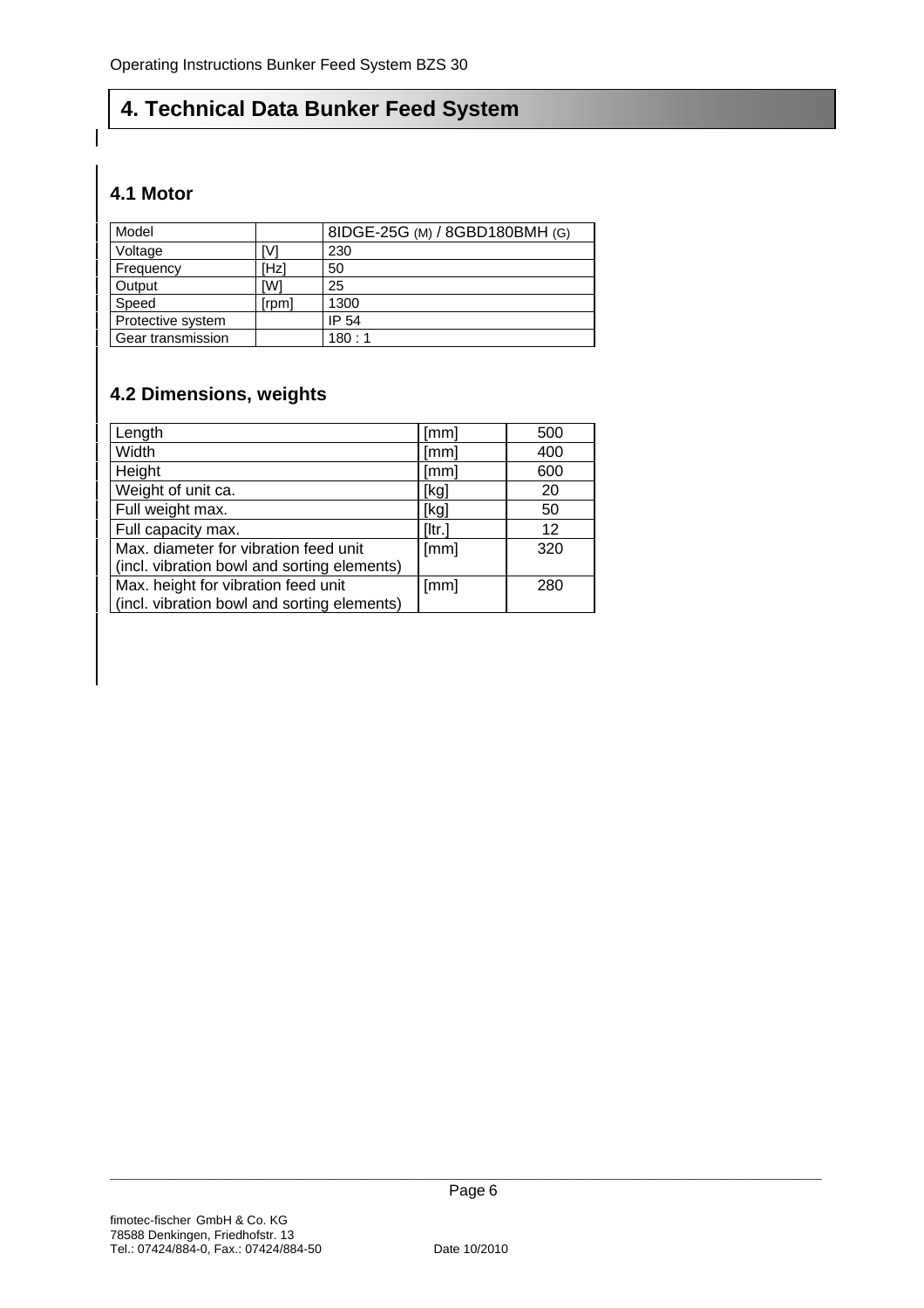### **5. Technical Data Bunker Control**

#### **5.1 Power requirement**

| Mains voltage   | <b>230V AC</b>     |
|-----------------|--------------------|
| Mains frequency | 50Hz               |
| Consumption     | 250 <sub>m</sub> A |

#### **5.2 Bunker belt drive**

| Output voltage   | <b>230V AC</b>     |
|------------------|--------------------|
| Output frequency | 50Hz               |
| Output current   | 200 <sub>m</sub> A |

### **5.3 Bunker belt input [E] / output [A]**

| Level detector | [E] | 24VDC/80mA                                       |
|----------------|-----|--------------------------------------------------|
| <b>Barrier</b> | [E] | Closer potential free contact loading 24VDC/10mA |
| Fault          | [A] | Changer potential free contact loading 240VAC/8A |

#### **5.4 Bunker belt time parameters**

| Switch on delay fault       | fault                                 | 35-180 sec.     |
|-----------------------------|---------------------------------------|-----------------|
| Switch on delay bunker belt | <sup>I</sup> belt                     | $0-20$ sec.     |
| Bunker belt ON              | $t_{impulse}$ (with jumper)           | 1 sec.          |
| Bunker belt ON              | t <sub>impulse</sub> (without jumper) | 2 sec.          |
| Bunker belt OFF             | bause                                 | $0.5 - 13$ sec. |

#### **5.5 Bunker level control input [E]/output [A]**

| ∟igh'<br>barrier                      | [E] | $\sqrt{2}$<br>/80ma<br>$\mathbf{v}$<br>−<br><u>.</u>                |
|---------------------------------------|-----|---------------------------------------------------------------------|
| $\mathbf{r}$<br>∟igh′<br>siana<br>ıdı | [A] | $\overline{\phantom{a}}$<br>J∪mA<br>$\mathbf{v}$<br>. .<br><u>.</u> |

#### **5.6 Bunker level control time parameters**

| <b>Switch</b><br>on<br>delav     | on    | $\overline{\phantom{0}}$<br><b>000</b><br>SU.<br>w |
|----------------------------------|-------|----------------------------------------------------|
| $\sim$<br>Witch.<br>delav<br>off | · off | $\overline{\phantom{0}}$<br>coo<br>ວອບ             |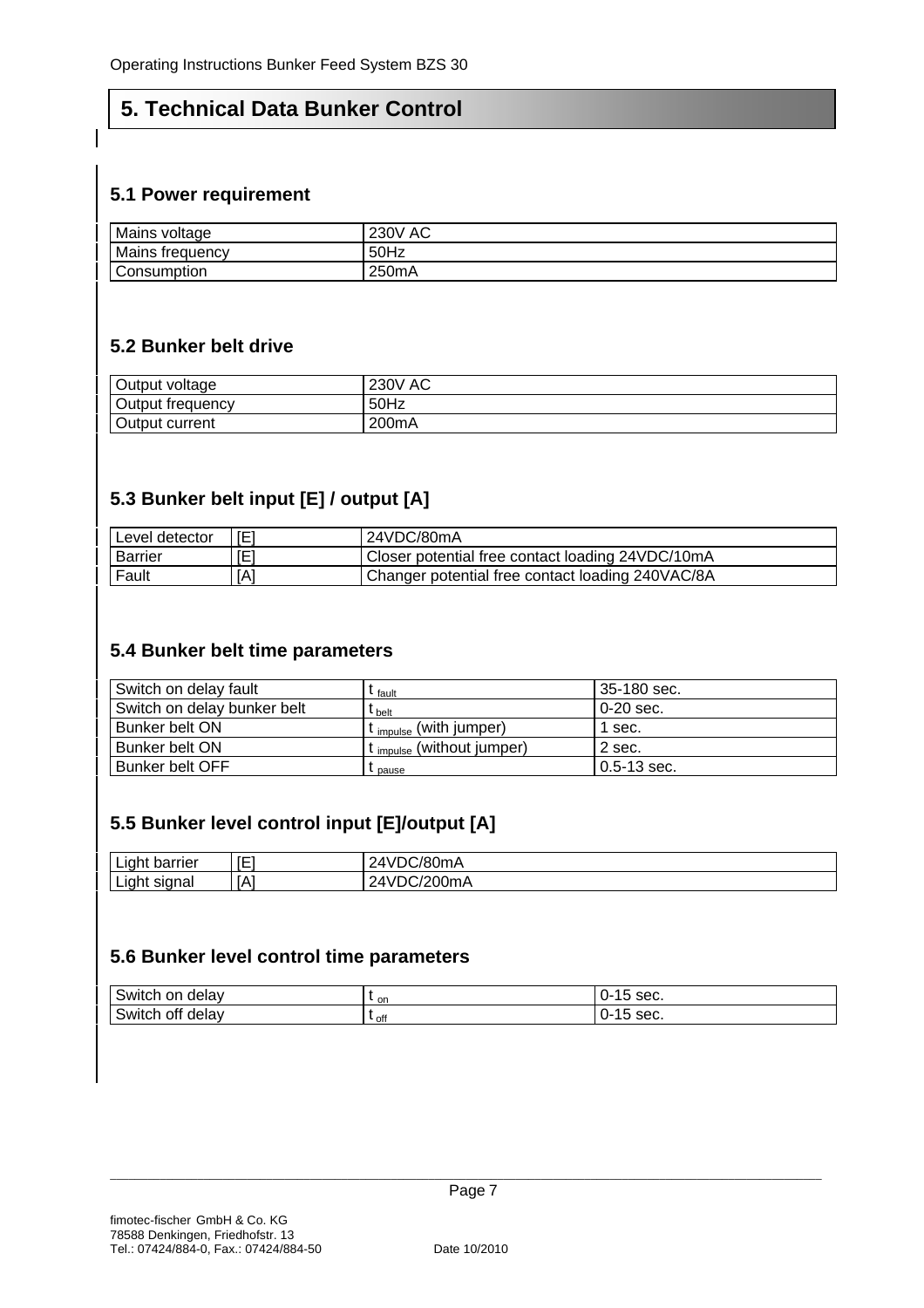### **6. Description of Machine**

#### **6.1 Construction**

The bunker feed system consists of the following component parts:

- upper part with integrated material container
- conveyor belt
- lower part with sound insulation
- control, type ESB-BB
- (vibratory rotary conveyor)

#### **6.2 Side view**



#### **6.3 Operating method**

A level detector (swinging initiator) mounted on the conveyor belt constantly scans the loading in the vibration feed unit below. This sorts the bulk material out and leads it in the correct position to a connected conveyor device (for example, a small conveyor band, a linear conveyor). If the level detector recognises a lack of parts, the conveyor belt located below the container transports material to the vibration feed unit. The conveyor belt stops when the amount of material to be conveyed, as pre-set when the machine was installed, is registered as having been reached.

If the store of material in the container falls below a certain mark, the fact will be registered by a light barrier installed in the funnel (see chapter 12: Accessories for bunker level control) and optically or acoustically registered by a signal lamp.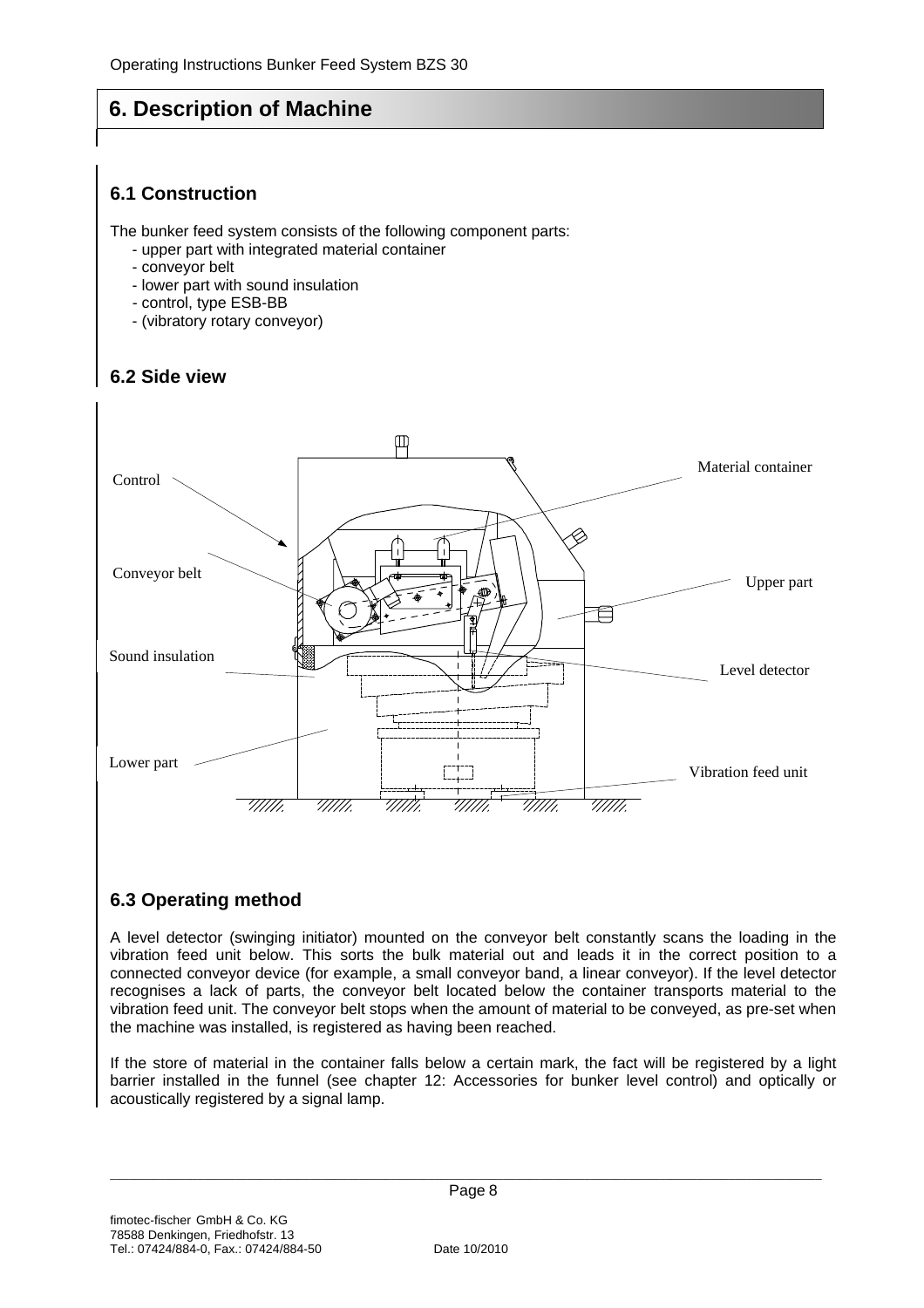#### **7.1 Lay out and function**

The bunker call controls ESB-BZS or ESB-BB switch the bunker drive cyclically on and off depending on the switched condition of a level probe.

The operating elements are located on the front panel:

- main switch ON/OFF **[1]**
- reset key for acknowledging malfunctions **[2]**

The electrical terminals are located on the underside of the housing:

- power supply **[3]**
- bunker belt motor connection **[4]**
- level probe **[5]**
- lock **[6]**
- malfunction **[7]**
- bunker level control light barrier transmitter **[8]**
- bunker level control light barrier receiver **[9]**
- bunker level control signal lamp **[10]**



The control is divided into two function groups:

- control part for the **bunker belt** with corresponding inputs and outputs. The input and output connections are made by way of plugs.
- control part for the **bunker level control** with corresponding inputs and outputs. The input and output connections are made by way of plugs.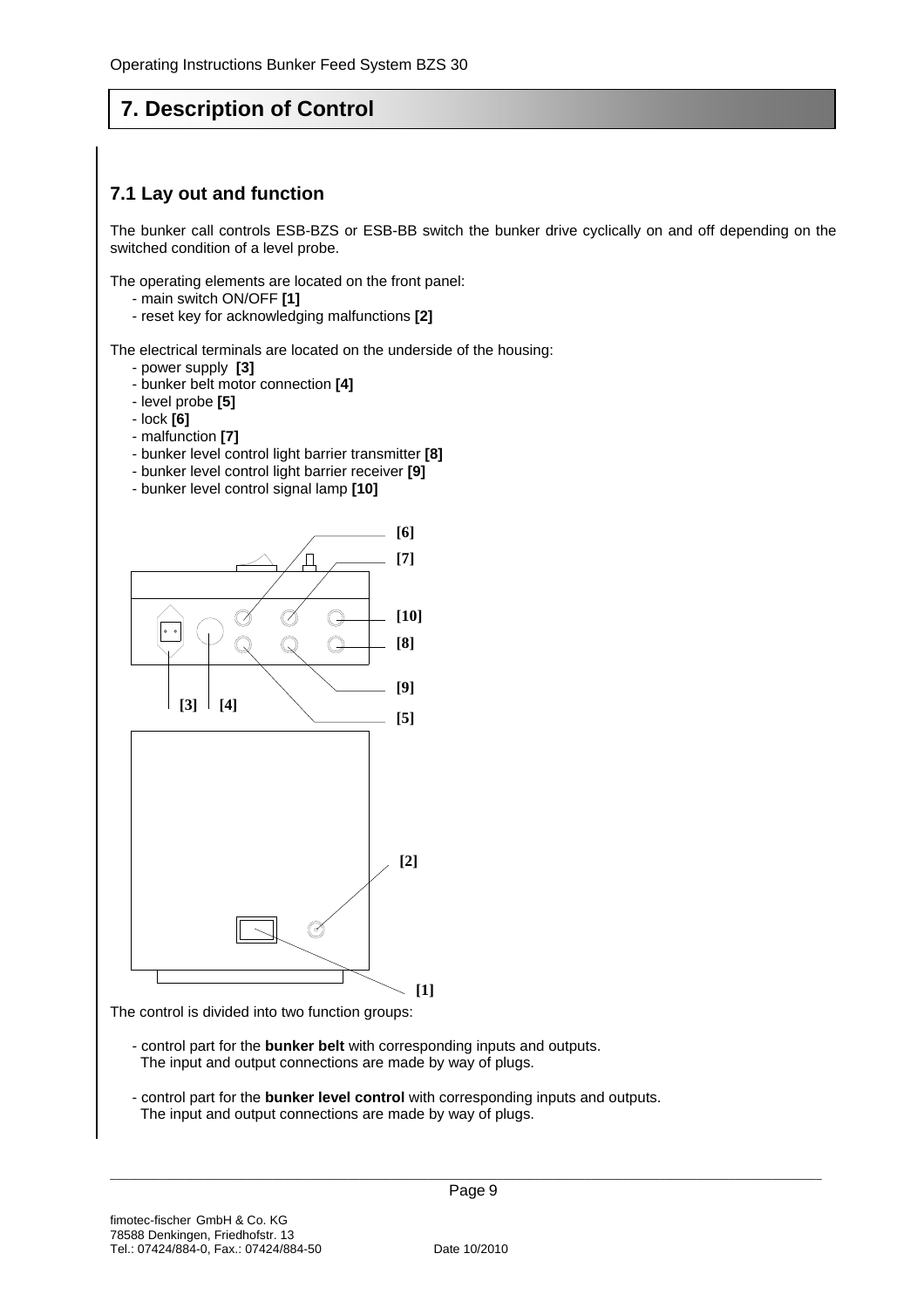#### **7.1.1 Lay out and function bunker belt control**

#### **General**

 A level probe is provided to register the level of workpieces in the area of the oscillating bowl. If the probe registers a shortage of workpieces in the oscillating bowl, the bunker drive switches on and off cyclically.

The bunker drive is protected by a thermal fuse **[1]**.

The power supply unit is fitted with a microfuse **[2]**.

#### Drive

 The level probe registers a shortage of workpieces in the oscillating bowl of the following sorting unit. The bunker belt drive starts after the rise-delay time **t**<sub>belt</sub> has expired.

The bunker belt rise-delay time may be set from 0 to 45 seconds with the potentiometer  $t_{\text{belt}}$ .

The turn-on time is about 1 second **with Jumper** and about 2.5 seconds **without Jumper**.

The pause time begins after the turn-on time has elapsed.

The drive pause time may be set between 0.5 and 13 seconds with the potentiometer t<sub>pause</sub>. On setting the said parameters t<sub>helt</sub>, Jumper and t<sub>pause</sub> the filling of a subsequent sorting unit can be

regulated.

#### **Malfunction**

 If the level probe registers a shortage of workpieces in the oscillating bowl, the malfunction rise-delay time will be started. It may be set with the potentiometer t<sub>malfunction</sub> from 35 to 180 seconds.

 If the level probe is not activated by workpieces, the malfunction time elapses. The bunker drive stops. The fault message relay will be triggered.

The fault message can be acknowledged with the **Reset** key.

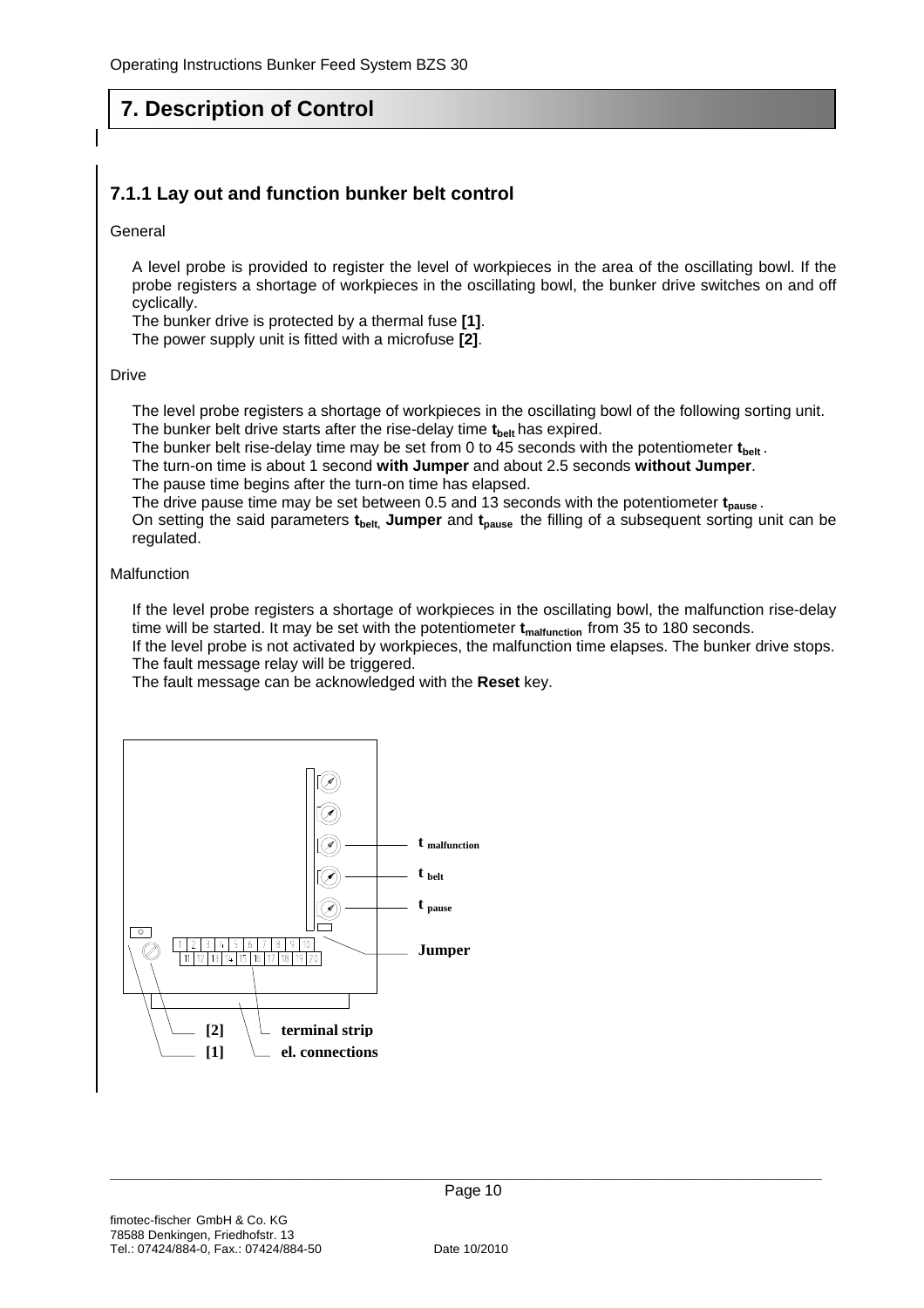#### **7.1.2 Lay out and function bunker level control**

Rise-delay time

The level in the bunker is monitored by a light barrier. As soon as a sensor registers a shortage of workpieces, the rise-delay time  $t_{on}$ which may be adjusted, commences to run. After this malfunction time has expired, the malfunction and workpiece shortage relay will be triggered.

Cut-out delay time

As soon as the shortage of workpieces in the bunker has been relieved, the output will be reset via the adjustable cut-out delay time t<sub>off</sub>. The malfunction and workpiece shortage relay will be released.



#### **Assignment of terminals**

| Number         | Text                                      |
|----------------|-------------------------------------------|
|                | L1 power supply                           |
| $\overline{2}$ | U output bunker belt                      |
| 3              | malfunction closer                        |
| 4              | malfunction change-over                   |
| 5              | malfunction opener                        |
| 6              | unoccupied                                |
| 7              | lock input                                |
| 8              | lock +24V                                 |
| 9              | bunker level control receiver input       |
| 10             | level probe input                         |
| 11             | N power supply                            |
| 12             | N bunker belt output                      |
| 13             | bunker belt auxiliary winding / capacitor |
| 14             | unoccupied                                |
| 15             | workpiece shortage signal lamp +24V/200mA |
| 16             | workpiece shortage signal lamp 0V         |
| 17             | bunker level control 0V                   |
| 18             | bunker level control +24V                 |
| 19             | level probe +24V                          |
| 20             | level probe 0V                            |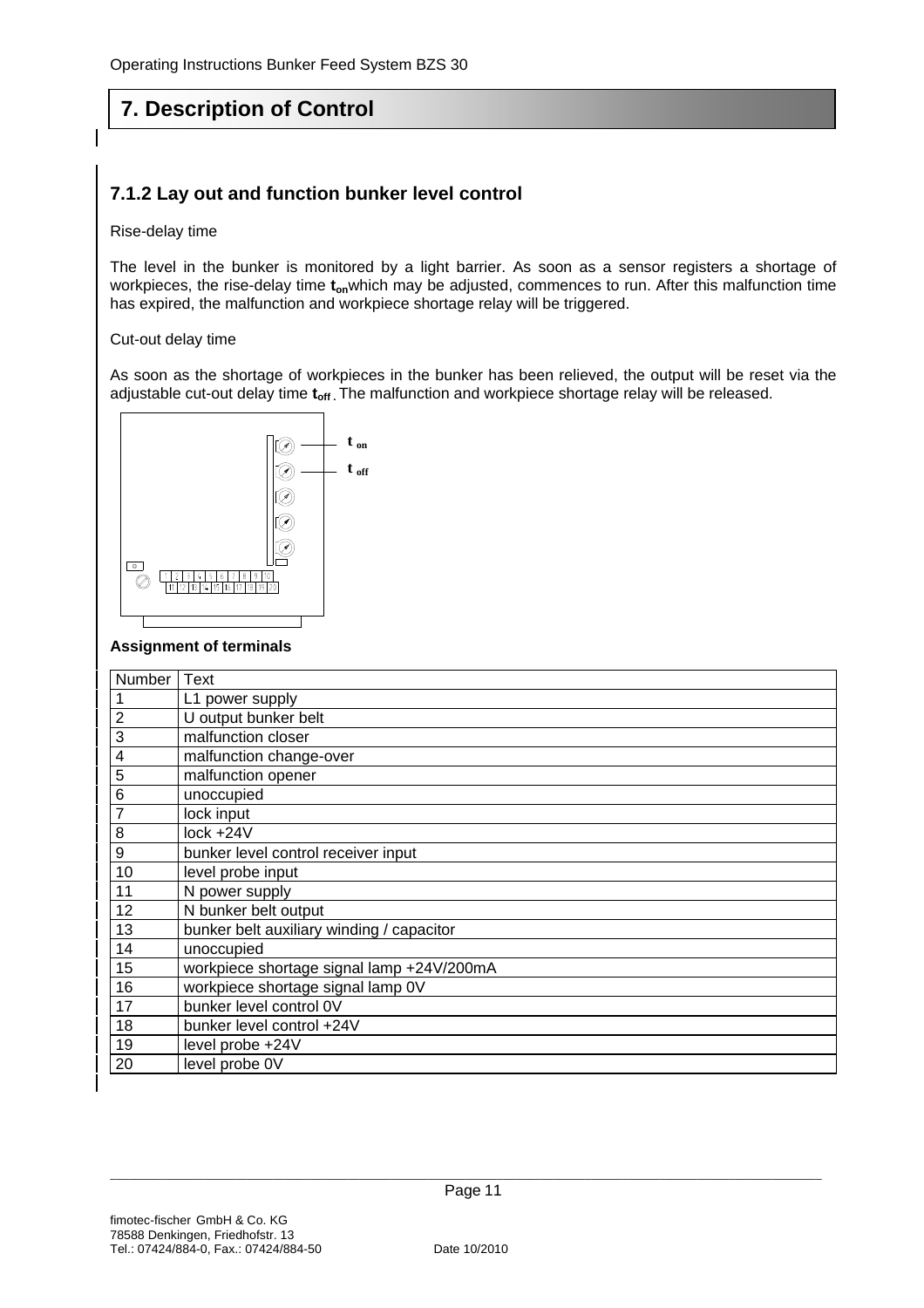#### **7.2 Wiring diagram**

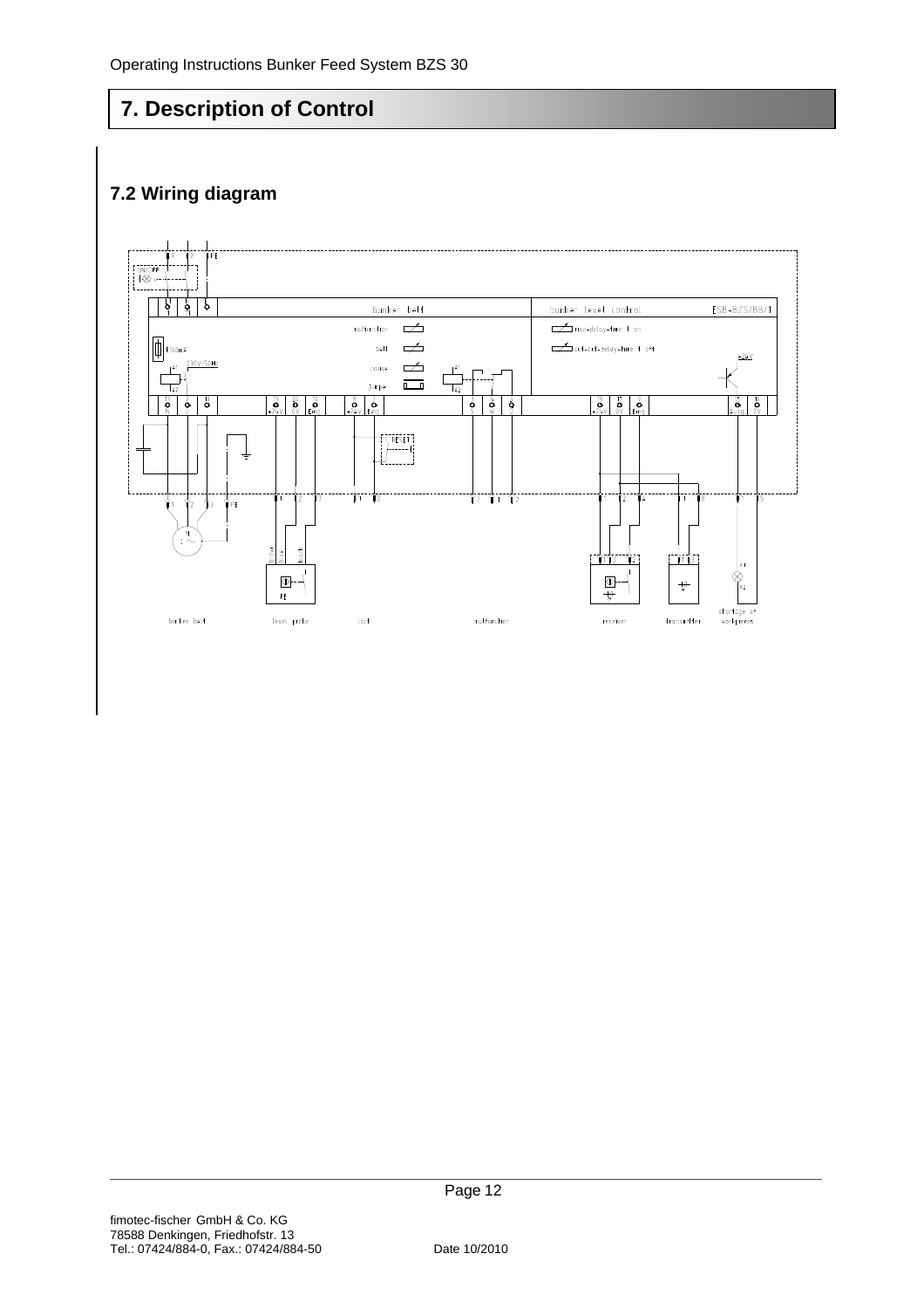### **8. Maintenance**

In order to ensure that your BSZ bunker feed system operates smoothly and reliably, we recommend that you follow the maintenance instructions given.

#### *Attention!*

- The unit must be disconnected from the power supply before commencing



maintenance work. Always ensure that there is a sufficient supply of fresh air when working with cleaning agents containing solvents.

#### **8.1 Container**

Before the bunker feed system is filled each time, the two transparent panels located inside the container below and to the side, should be checked and if necessary cleaned (only when bunker level control accessory is fitted).

Any parts which have become wedged must be freed.

The container may be cleaned with a domestic glass cleaning agent and a lint-free cloth.

#### **8.2 Conveyor belt**

The conveyor´s transport belt should be checked before a shift begins to ensure that it is not damaged and has the correct tension. The procedure for changing a damaged belt and setting the correct tension is given in chapter 10.

If the conveyor belt becomes dirty it may be cleaned with a lint-free cloth.

#### **8.3 Conveyor belt motor**

The motor and gears are maintenance free. The housing for the motor and gears should be cleaned as and when necessary to avoid over-heating.

#### **8.4 Lower part, upper part**

If necessary, the outer surfaces to the upper and lower parts can be cleaned with commercially available window cleaner and a lint-free cloth.

#### **8.5 Setting up equipment**

The fixing screws on the supporting plate on the lower part of the BZS should be checked once a week to ensure that they are tight and tightened up if necessary.

Similarly, the fixing screw on the support on the upper part of the BZS should also be checked once a week and tightened if necessary.

The locking bolt must always slide easily into the recess in the support. If necessary, it may be lubricated with a thin, non-coagulating oil.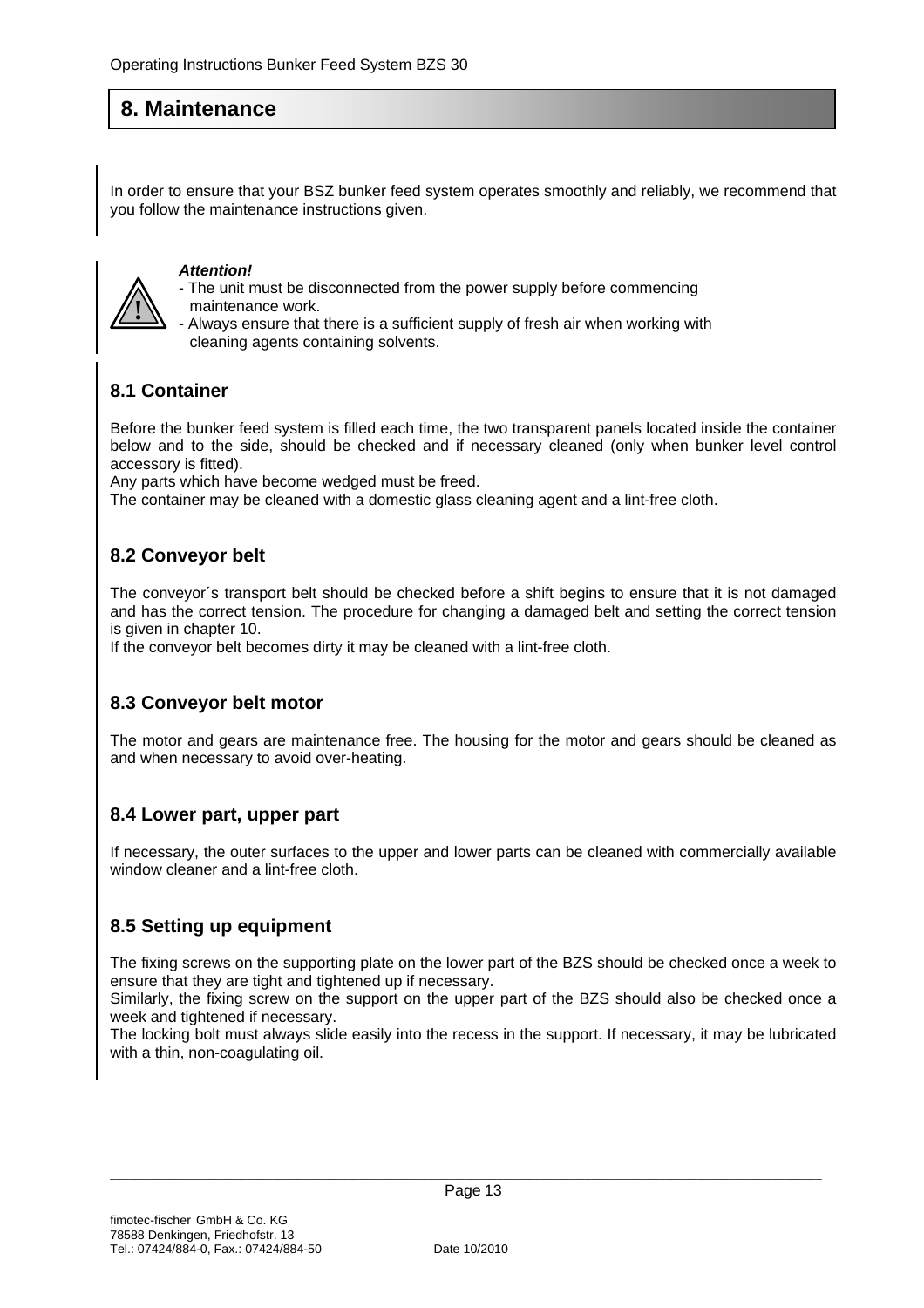### **9. Access to the Vibratory Rotary Conveyor**

#### **9.1 Access from above, setting up equipment**

Malfunctioning with the vibratory rotary conveyor vibrating bowl can normally be remedied after opening the front transparent cover.

If this is not possible because, for example, a part deflector is fitted, the BZS upper part can be lifted up by the T shaped handle at the front and then swung upwards. Before doing this, remove enough material so that you can lift the upper part *without great effort* and can hold it *safely* with one hand.



#### *Warning*

The permissible maximum full weight when swinging the upper part of the BZS is 20 kg. If this limit is exceeded, damage to the BZS and/or an accident can be caused.

An setting up equipment locks the upper part at an angle of approximately 20°. For this, the support on the upper part must be swung downwards and its conical end placed into the hole in the support plate fitted on the BZS lower part. The locking bolt on the side *must properly slide into the support recess.* To close the BZS, the head of the locking bolt is pulled out, the upper part is lifted slightly by the front T shaped handle, the support is swung to the rear and the upper part is finally lowered.



#### *Warning*

When lowering the upper part of the BZS, no part of the body should be inside the lower part of the BZS or against the upper edge of the lower part (danger of being crushed and cut).

If access to the vibratory rotary conveyor is still insufficient (for example, for changing the vibrating bowl), the upper part of the BZS can also be completely folded backwards. Before doing this however, the upper transparent cover must be removed and the material for conveying in the container, must be completely removed.

If there is insufficient room behind the BZS for the swinging movement of the upper part, it is possible to lift it off after first undoing the hinges. When setting the upper part down, care should be taken not to damage the level detector located at the front of the conveyor belt.

#### **9.2 Access from the side**

If the vibratory rotary conveyor is in need of maintenance or repair, access from the side is normally required. In this case, proceed as follows:

- 1. Take off the upper transparent cover and remove all material in the container.
- 2. Fold the upper part of the BZS to the rear or lift it off (chapter 9.1).
- 3. Switch off the electricity and/or pneumatic supply to the vibratory rotary conveyor.
- 4. Loosen the vibratory rotary conveyor from the base (it may be that the vibrating bowl must first be removed) and lift it out of the BZS.
- 5. Carry out the maintenance/repair work.
- 6. Re-assemble the vibratory rotary conveyor in the reverse sequence.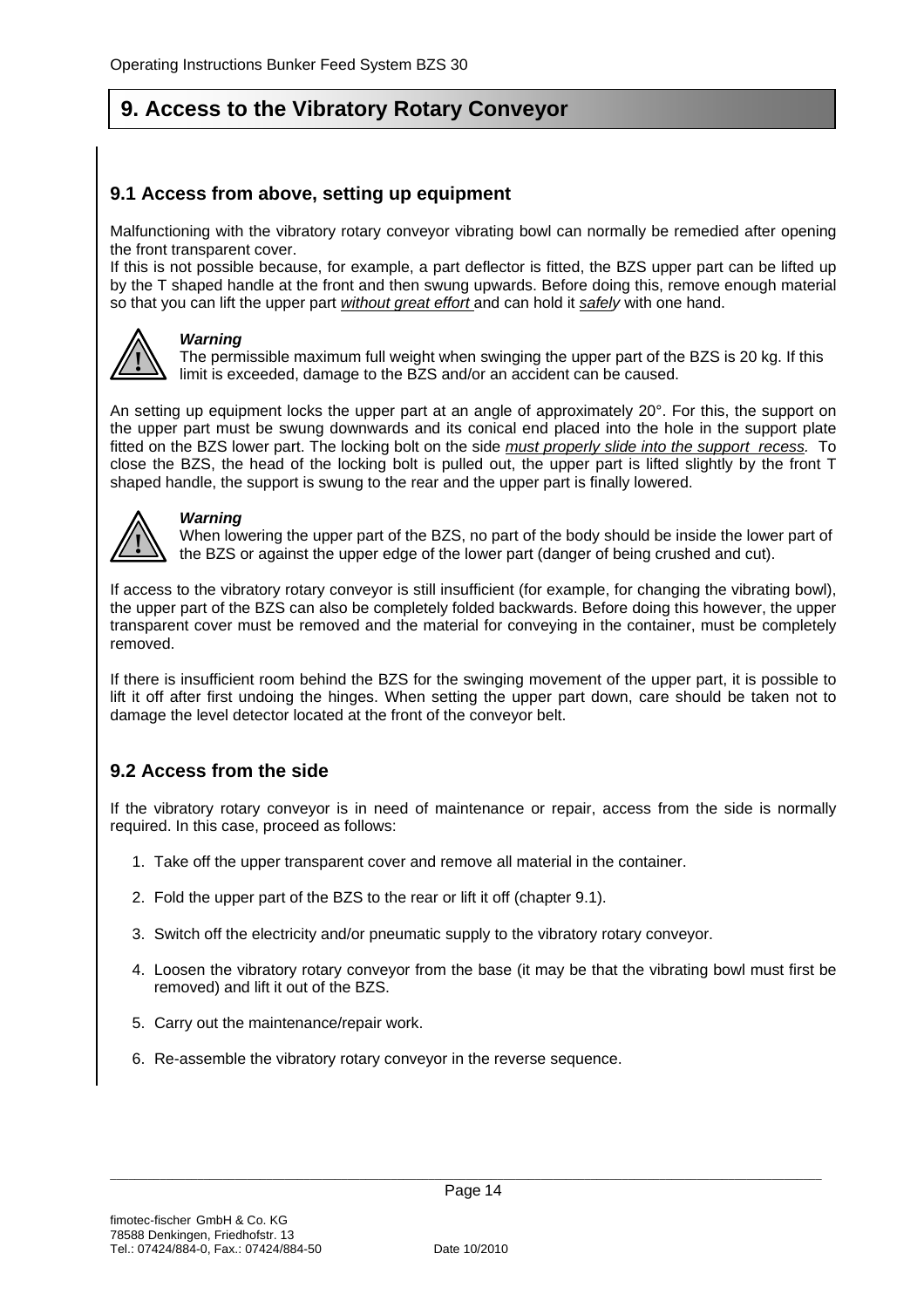#### **10. Replacing a Band**

In order to change a band, it is necessary to disconnect the conveyor belt. Proceed as follows:

- 1. Switch the bunker feed system control power supply switch to OFF and pull the mains plug out.
- 2. Remove the upper transparent cover.
- 3. Remove all material from the container.
- 4. Fold the upper part [1] of the BZS to the rear.
- 5. Withdraw the mains plug [2] from the conveyor belt motor [3].
- 6. Remove the level detector [4].
- 7. Remove the four cheese head screws [5] on the two aluminium brackets [6] holding the conveyor belt. Use for this an extended ball-head spanner SW 5.
- 8. Lift the conveyor belt away from the material container.
- 9. If necessary, remove the part deflector [7].

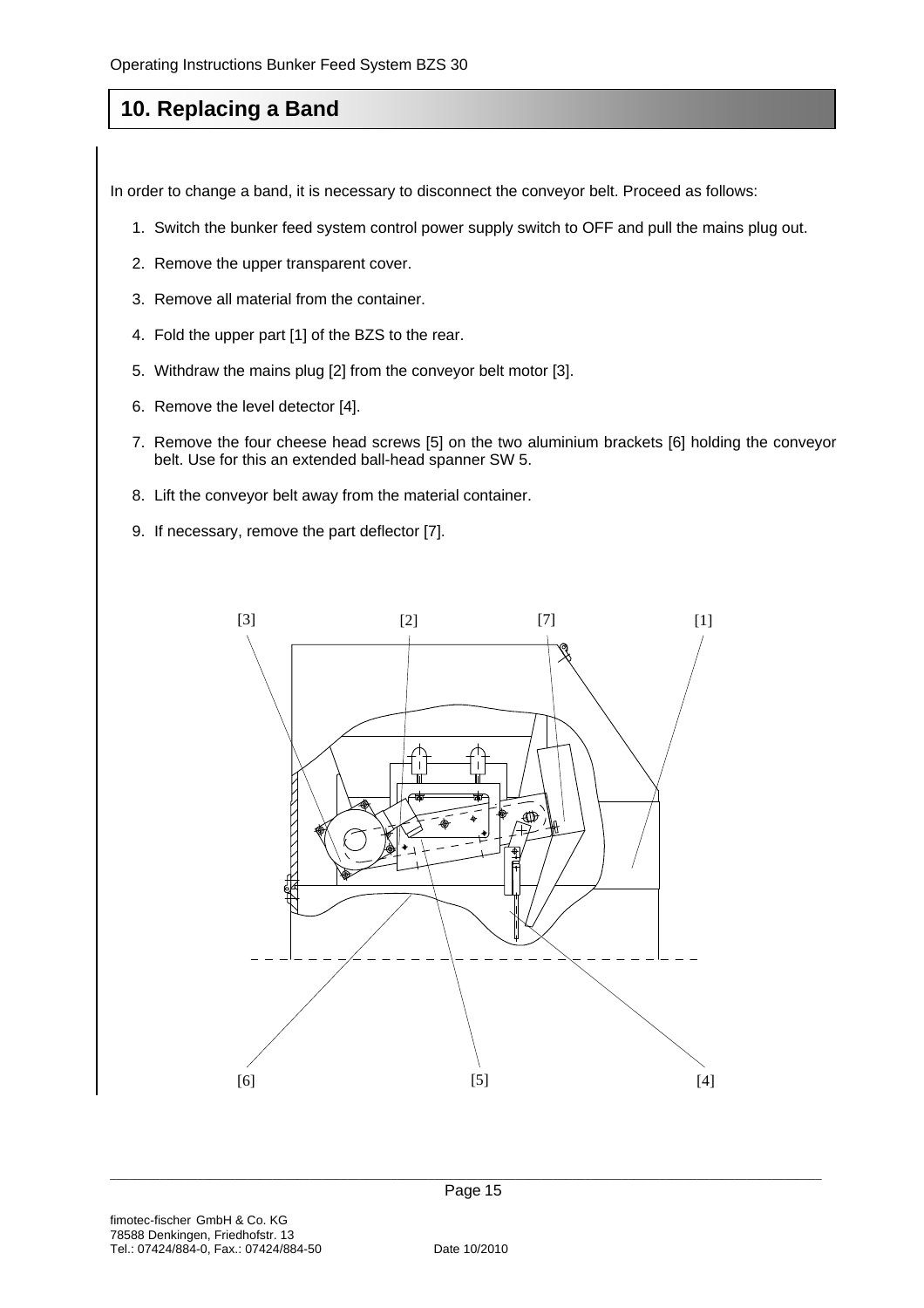### **10. Replacing a Band**

After the conveyor belt has been freed, proceed as follows:

 1. Release the tension from the band by loosening the two set screws at the front of the conveyor belt.

- 2. Remove set screw [1] on the carrier side (opposite the motor side).
- 3. Remove the three cylinder screws [2] in the carrier [3] and carefully remove it.
- 4. Now replace the band [4].
- 5. Ensure that after changing the band the adjusting washers are correctly located (between the bearing and the serrated shaft on the driving axis, and between the bearing and carrier on the return axis).
- 6. Replace the carrier and position it correctly with the aid of the two half length taper-grooved dowel pins [5].
- 7. Screw the three cylinder screws into the carrier.
- 8. Replace the carrier side set screw.
- 9. Tension the band by drawing the return axis to the front by screwing in the two set screws.
- 10. The band has the correct tension when the return axis is nearly in the centre of the carrier or drive carrier elongated hole and doesn´t slide.
- 11. Ensure that the band is evenly tense on both sides and correct this if necessary.



Re-assemble the bunker feed system in reverse order.

#### *NOTE:*

Before re-starting the bunker feed system, check the motion of the band. If it runs away from the centre, turn the set screw to the side against which the band runs so far until an even run is set. Take care when doing this not to over-tighten the band. If this is the case, correct the running by unscrewing the opposite set screw.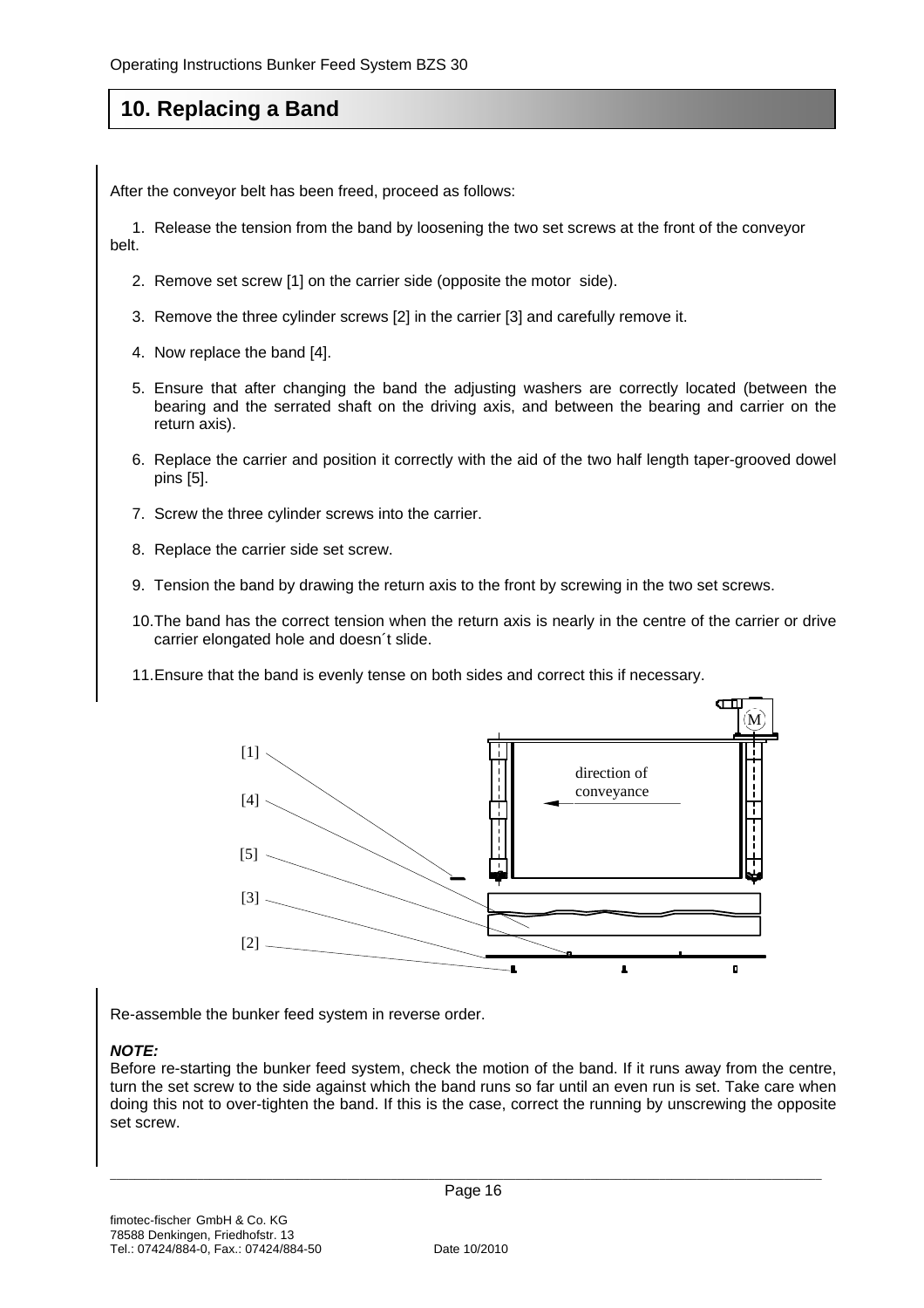### **11. Malfunctioning**



#### *Warning!*

Only a skilled electrician may open the bunker control. Before opening the unit must be disconnected from the power supply.

| Malfunction                                               | Possible cause                                                                             | Remedy                                                                         |  |  |
|-----------------------------------------------------------|--------------------------------------------------------------------------------------------|--------------------------------------------------------------------------------|--|--|
| bunker feed system<br>conveyor belt does not start        | no voltage supply                                                                          | plug in mains plug                                                             |  |  |
| despite lack of parts in the<br>vibration feed unit       | control rocker switch on OFF                                                               | set rocker switch to ON                                                        |  |  |
|                                                           | connecting cable damaged                                                                   | replace connecting cable                                                       |  |  |
|                                                           | no voltage supply to the motor                                                             | check that motor mains plug<br>is correctly inserted                           |  |  |
|                                                           | conveyor belt drive short circuit protection switch<br>is released (thermal switch 200 mA) | open bunker control and<br>operate switch manually                             |  |  |
|                                                           | conveyor belt motor defective                                                              | replace motor                                                                  |  |  |
|                                                           | level detector not connected                                                               | connect level detector                                                         |  |  |
|                                                           | level detector not correctly set                                                           | adjust level detector                                                          |  |  |
|                                                           | level detector defective                                                                   | replace level detector                                                         |  |  |
|                                                           | container empty, lock activated                                                            | fill container, activate control<br>reset key                                  |  |  |
| bulk material in container is<br>not being transported    | insufficient tension in band                                                               | adjust tension                                                                 |  |  |
|                                                           | drive pins defective                                                                       | replace drive pins                                                             |  |  |
| lack of parts in container is<br>not displayed (only with | panes of light barrier in container are dirty                                              | carefully clean pane                                                           |  |  |
| accessory "bunker level<br>control")                      | light barrier soiled                                                                       | clean light barrier                                                            |  |  |
|                                                           | voltage supply (24 V) interrupted                                                          | check that plugs to light<br>barrier and signal lamp are<br>correctly inserted |  |  |
|                                                           | light barrier defective                                                                    | check transmitter and<br>receiver and replace if<br>necessary                  |  |  |
|                                                           | signal lamp defective                                                                      | check bulb in signal lamp<br>and replace if necessary                          |  |  |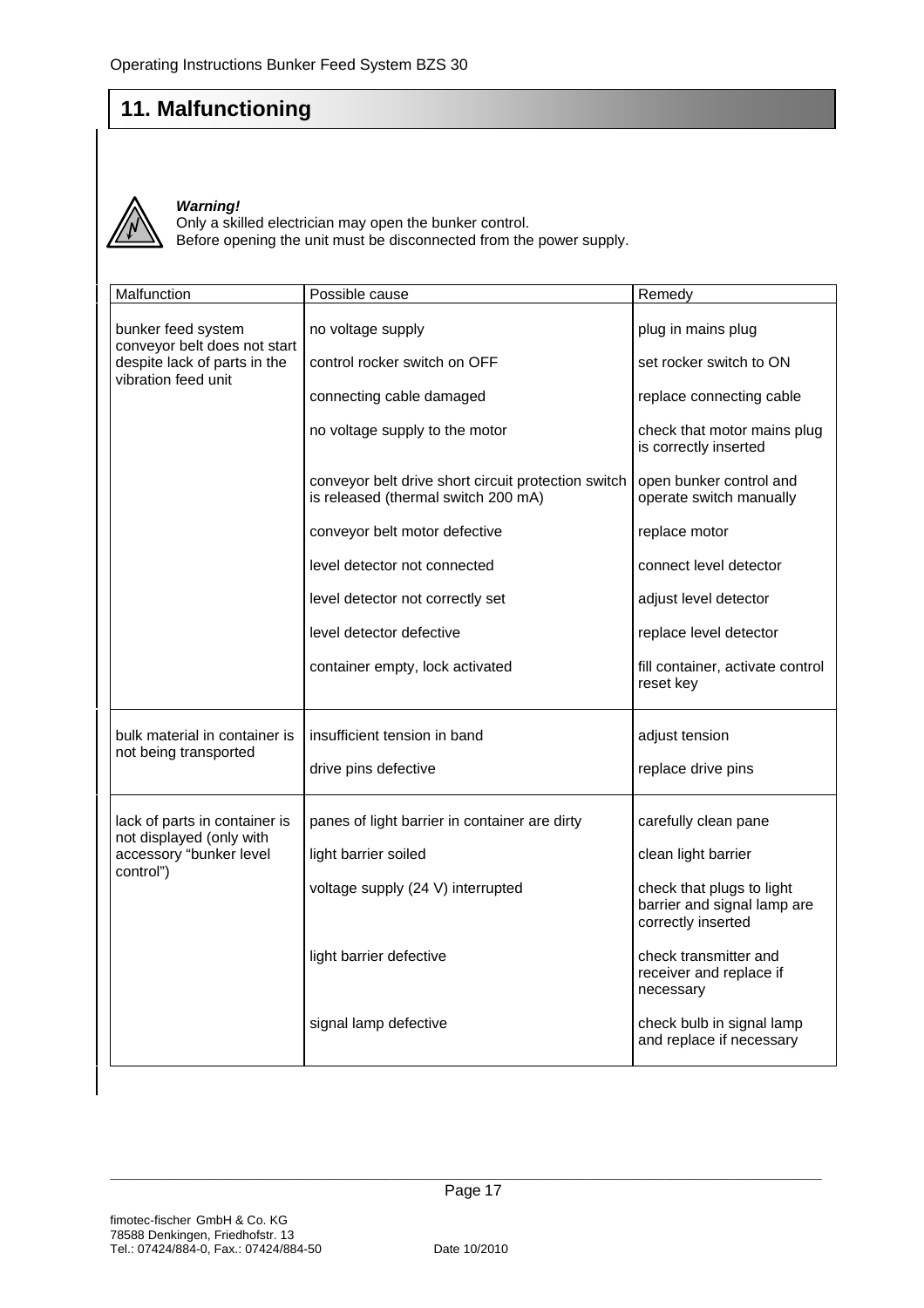# **11. Malfunctioning**

| Malfunction                                                             | Possible cause                                                                                                                                                                            | Remedy                                                                                                                                                              |  |  |
|-------------------------------------------------------------------------|-------------------------------------------------------------------------------------------------------------------------------------------------------------------------------------------|---------------------------------------------------------------------------------------------------------------------------------------------------------------------|--|--|
| too many workpieces are<br>being conveyed to the<br>vibration feed unit | doser slide set too high                                                                                                                                                                  | set slide lower                                                                                                                                                     |  |  |
| too few workpieces are<br>being conveyed to the<br>vibration feed unit  | workpieces wedged in container                                                                                                                                                            | replace band with fluted<br>band                                                                                                                                    |  |  |
|                                                                         | conveyor band fluting defective or torn away                                                                                                                                              | replace band                                                                                                                                                        |  |  |
|                                                                         | doser slide set too low                                                                                                                                                                   | set slide higher                                                                                                                                                    |  |  |
| workpieces deposited at<br>wrong place in vibration<br>feed unit        | vibration feed unit badly positioned                                                                                                                                                      | adjust vibration feed unit<br>again<br>mount parts deflector<br>close cover<br>reduce the size of the cut-<br>out (e.g. by attaching a<br>shaped metal plate)       |  |  |
| high level of noise                                                     | front transparent cover not closed<br>opening at the mouth of the vibration bowl too<br>great                                                                                             |                                                                                                                                                                     |  |  |
| setting up equipment does<br>not lock                                   | dirt or foreign body in the receiving hole in the<br>support plate on the BZS lower part<br>burr on or damage to the recess in the<br>support on the BZS upper part<br>locking bolt stiff | clean the hole, remove the<br>foreign body<br>remove the burr or damage<br>with an oil stone<br>clean locking bolt and treat<br>with a thin, non-coagulating<br>oil |  |  |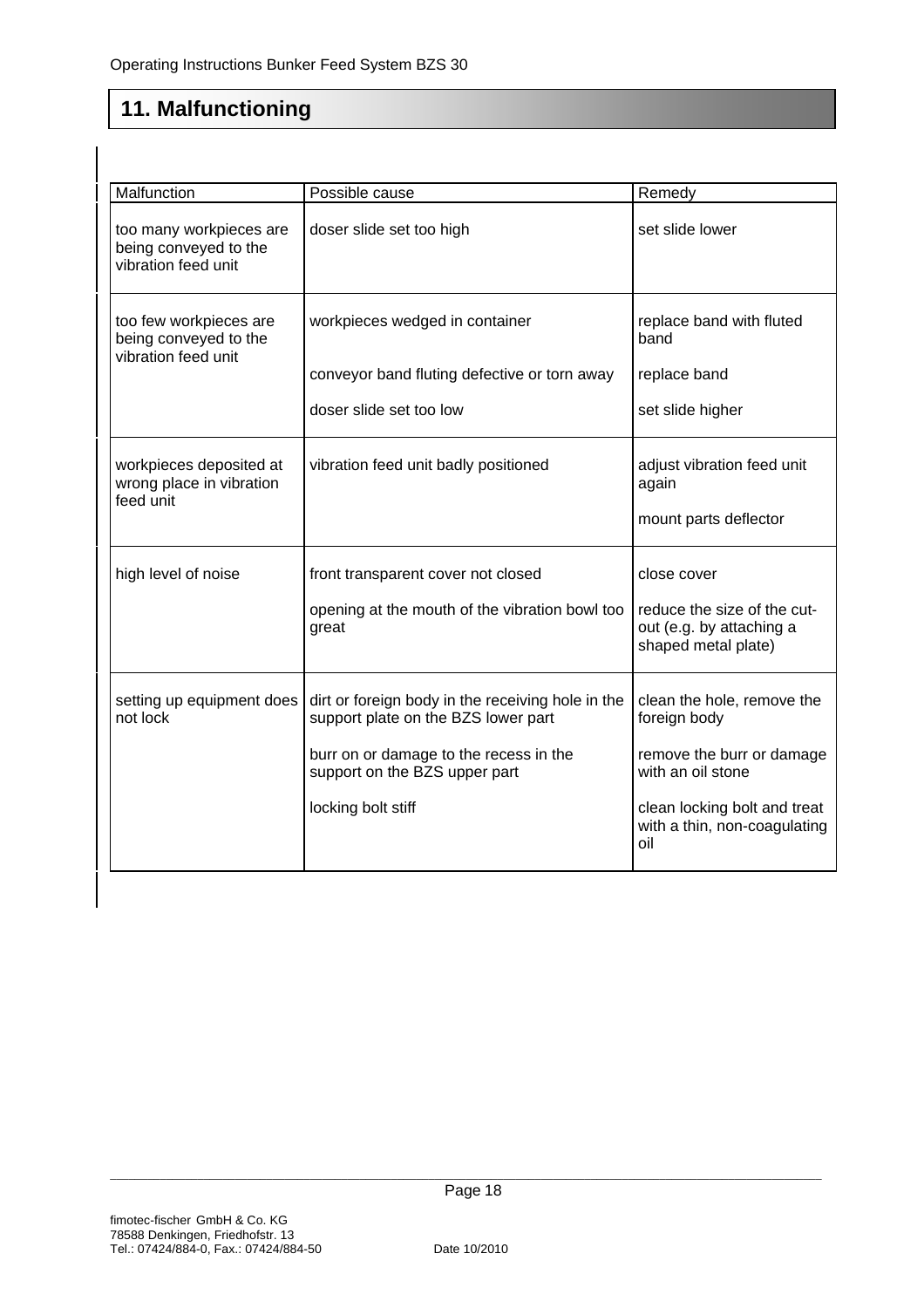### **12. Accessories**

#### **12.1 Mechanical accessories**

If the workpieces are not bunkered in the desired place in the vibrating bowl of the vibratory rotary conveyor, a **part deflector** can be mounted at the end of the conveyor belt. As an alternative to the standard conveyor band, a **fluted conveyor band** is available for the BZS. If this is used, the rear wall of the material container must be cut out.

#### **12.2 Electronic accessories**

In order to prevent the bunker feed system running empty, it can be fitted with a **bunker level control**. This consists of a light barrier which is mounted on the side under the container and a signal lamp which gives the operator in good time an optical and/or acoustic signal that there is a lack of pieces in the container.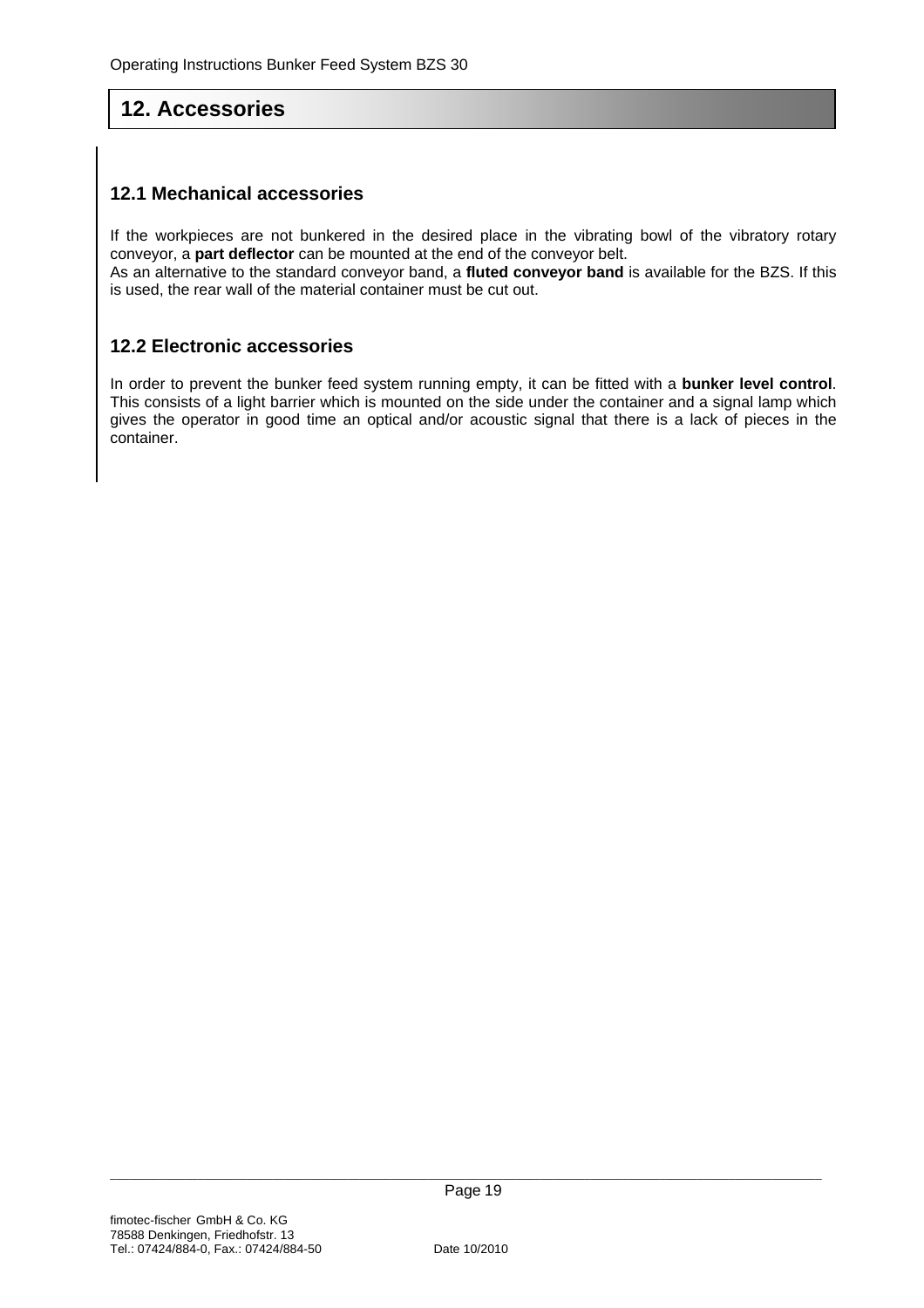#### **13. Spare Parts**

For the models described in this operating instruction, the following components are available:

- \* container
- dosing slide
- transparent cover, front
- transparent cover, top
- \* locking bolt

| light barrier type LS-05                                                     | receiver: | transmitter: FFM $90.1125.25$<br>FFM 90.1125.26                                |  |               |
|------------------------------------------------------------------------------|-----------|--------------------------------------------------------------------------------|--|---------------|
| level detector NF-02                                                         |           |                                                                                |  |               |
| drive pin                                                                    |           |                                                                                |  |               |
| deep groove ball bearing 6001.2 RSR ( $\emptyset$ 12 x $\emptyset$ 28 x 8)   |           |                                                                                |  |               |
| deep groove ball bearing 61805-2 RS 1 ( $\emptyset$ 25 x $\emptyset$ 37 x 7) |           |                                                                                |  | conveyor belt |
| conveyor band (flat or fluted)                                               |           |                                                                                |  |               |
|                                                                              |           | spur wheel back-geared motor FFM 90.1000.06 (230 V) / FFM 90.1000.07 (115 V) J |  |               |

In order to guarantee a quick and correct processing of your order, please always indicate the type of unit (see type plate) and the year of production of your bunker feed system, the necessary number of pieces and the exact designation of the spare part.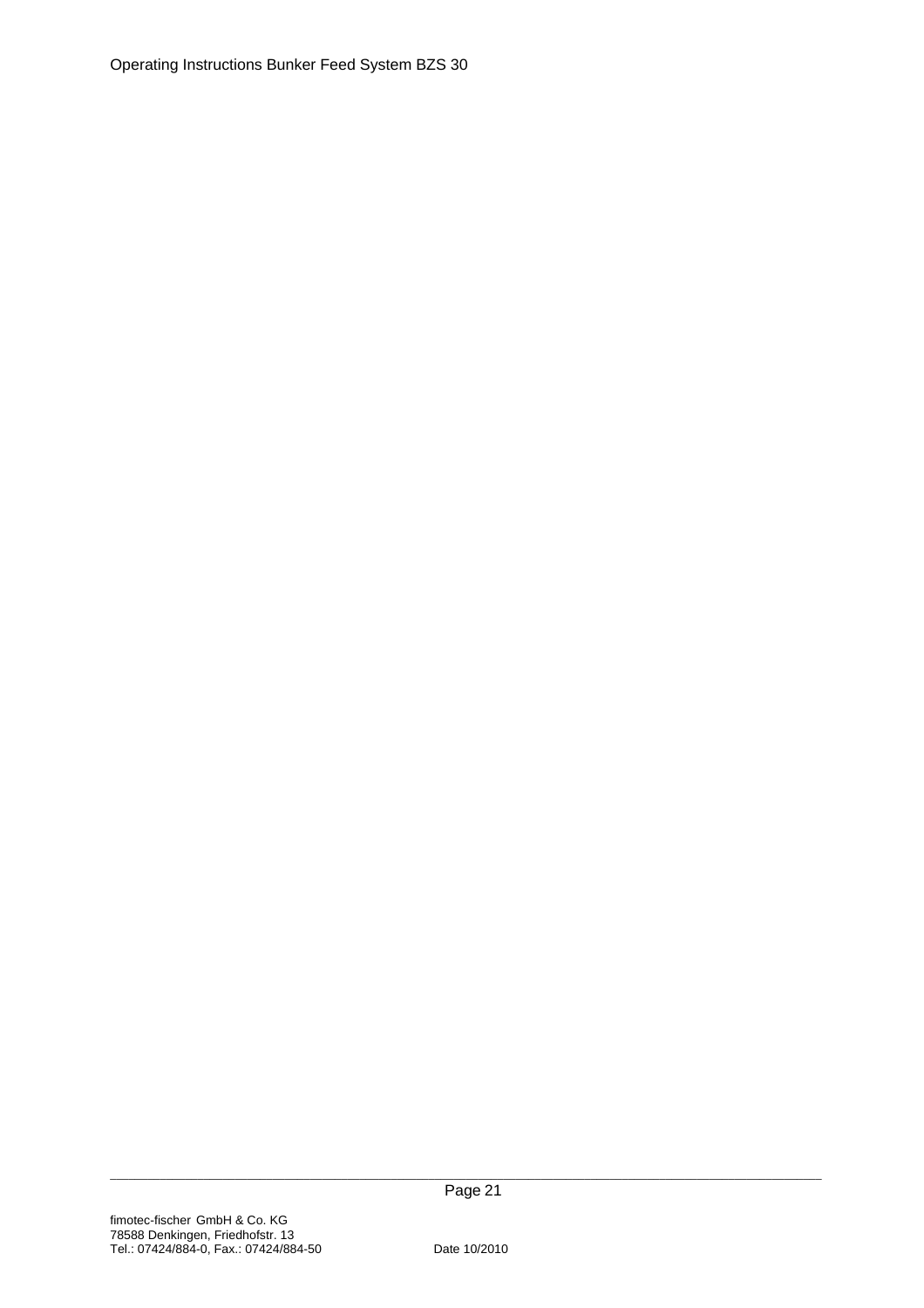

# **declaration of incorporation**

- **Maschinen:** RL 2006/42/EG

1 - **EMV Richtlinie:** RL 2004/108/EG

### **The Product**

Designation: Bunker Feed System BZS 30

Year of construction: 10/2010

Has been developed, designed and manufactured in accordance with the above mentioned EU guidelines by:

Manufacturer: Person responsible for documentation: fimotec - fischer GmbH & Co. KG Edgar Nagel

Friedhofstraße 13 78588 Denkingen Tel.: 07424-884-0

**Hereby we declare, that the incomplete machine comply with the requirements of the machine guidelines (2006/42/EG) attachment II 1 B.** 

Beside the named guidelines the product conforms to the EU guidelines:

directive of electromagnetic compatibility (2004/108/EG)

The following harmonized norms have been adopted:

- EN ISO 12100-1,2: 2004 Machine, Equipment and Plant Safety<br>EN 60 204-1: 2006 Electrical Equipment for Machines
- **Electrical Equipment for Machines**

The specified technical documents of the product according attachment VII part B were compiled. The manufacturer obligates himself, to offer those special technical documents to state departments on demand.

This machine may not be brought into operation until it has been ensured that the equipment into which it is to be incorporated accords with the conditions of the EU guidelines.

Denkingen 05.10.2010 Anton Fischer, Chief executive

 $\mathcal{L}_{\mathcal{I}}$  , and the set of the set of the set of the set of the set of the set of the set of the set of the set of the set of the set of the set of the set of the set of the set of the set of the set of the set of th